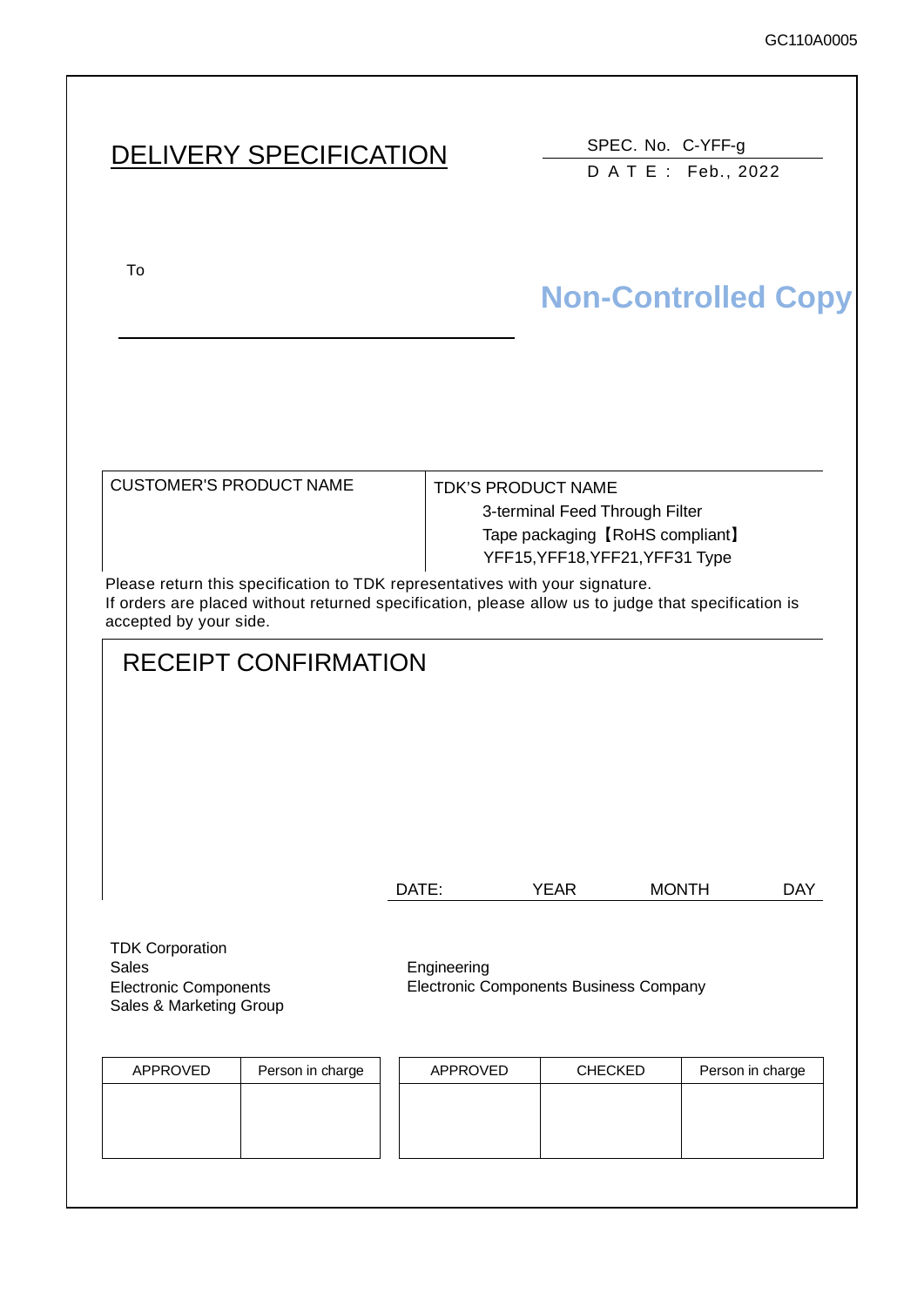#### **SCOPE**

This delivery specification shall be applied to 3-terminal feed through filter to be delivered to

### **PRODUCTION PLACES**

.

Production places defined in this specification shall be TDK Corporation, TDK(Suzhou)Co.,Ltd and TDK Components U.S.A.,Inc.

#### **PRODUCT NAME**

The name of the product to be defined in this specifications shall be YFFOO 
SAA I

#### **CONTENTS**

- 1. CODE CONSTRUCTION
- 2. RATED CURRENT
- 3. OPERATING TEMPERATURE RANGE
- 4. STORING CONDITION AND TERM
- 5. INDUSTRIAL WASTE DISPOSAL
- 6. PERFORMANCE
- 7. INSIDE STRUCTURE AND MATERIAL
- 8. PACKAGING
- 9. SOLDERING CONDITION
- 10. EQUIVALENT CIRCUIT DIAGRAM
- 11. CAUTION
- 12. TAPE PACKAGING SPECIFICATION

#### **<EXPLANATORY NOTE>**

When the mistrust in the spec arises, this specification is given priority. And it will be confirmed by written spec change after conference of both posts involved.

This specification warrants the quality of the 3-terminal feed through filter. Products should be evaluated or confirmed a state of mounted on your product.

If the use of the products goes beyond

| Date           | SPEC. No. |
|----------------|-----------|
| February, 2022 | C-YFF-g   |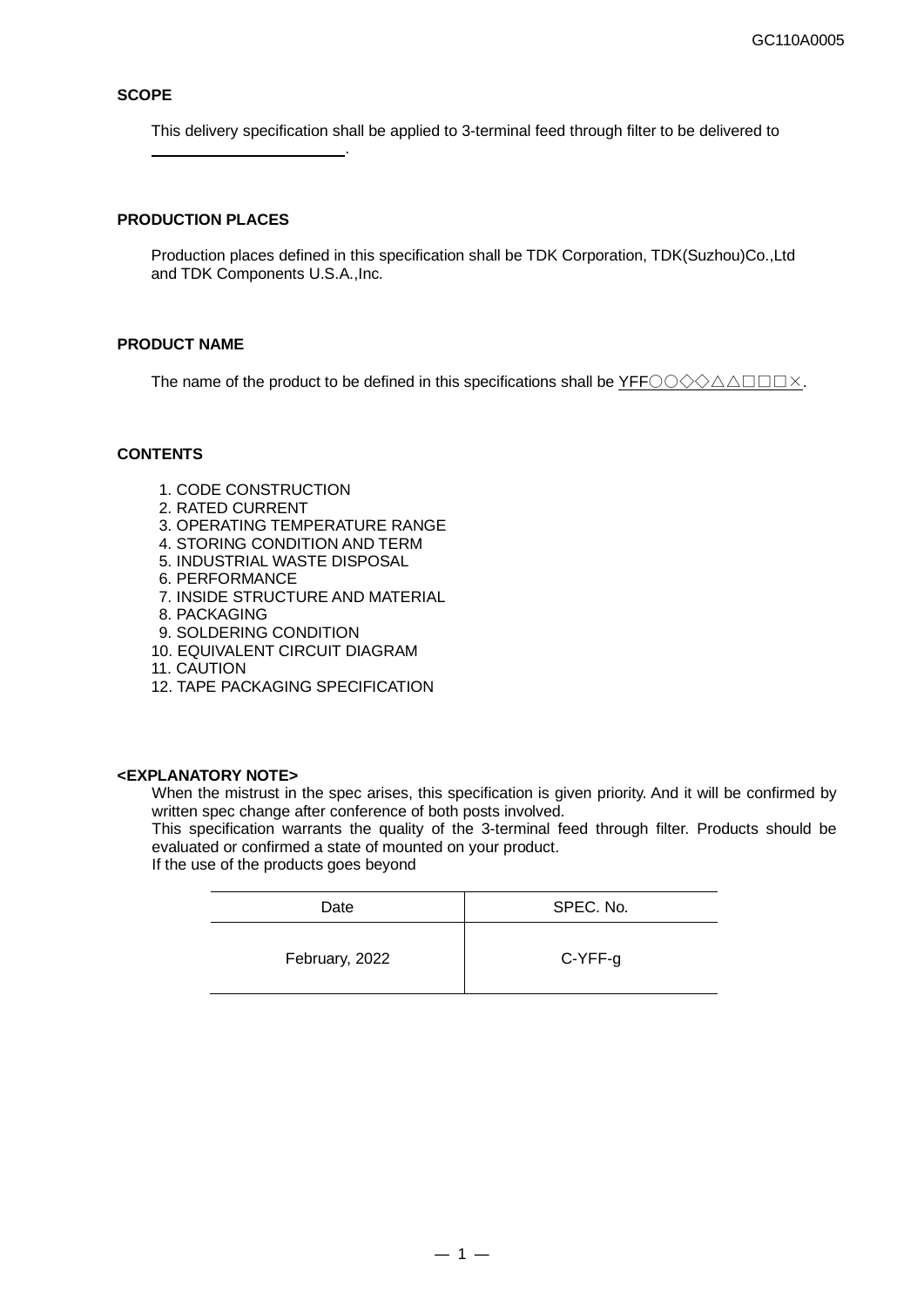### 1. CODE CONSTRUCTION

| (Example) | YFF15 | PC 0G                |     | 105 |     | M T | 0000 |
|-----------|-------|----------------------|-----|-----|-----|-----|------|
|           | YFF18 | <u>PC 1C 104 M T</u> |     |     |     |     | 0000 |
|           |       | (2)                  | (3) | (4) | (5) | (6) |      |

(1) Case size <YFF15,YFF18PC/PH/SC,YFF21,YFF31> <YFF18PW>



|                   | Dimensions (Unit: mm)  |                        |                        |                 |                 |
|-------------------|------------------------|------------------------|------------------------|-----------------|-----------------|
| <b>Type</b>       | L                      | W                      | т                      | B               | C               |
| YFF <sub>15</sub> | $1.00 \pm 0.05$        | $0.55 \pm 0.05$        | $0.30+0.05$            |                 |                 |
|                   | $1.05 \pm 0.05$        | $0.65 \pm 0.05$        | $0.45 \pm 0.05$        | $0.09$ min.     | $0.30+0.10$     |
| YFF18SC           | $1.60 + 0.10$          | $0.80+0.10$            | $0.60 + 0.10$          |                 |                 |
| YFF18PC           | $1.60 + 0.20$          | $0.80+0.10$            | $0.60 + 0.10$          | $0.25 \pm 0.15$ | $0.40+0.10$     |
|                   | $1.60 + 0.20$          | $0.80+0.10$            | $0.80 + 0.10$          |                 |                 |
| YFF18PH           | $1.60^{+0.30}_{-0.10}$ | $0.80^{+0.30}_{-0.10}$ | $0.80^{+0.30}_{-0.10}$ | $0.25 \pm 0.20$ | $0.40+0.20$     |
| YFF21             | $2.00+0.20$            | $1.25 \pm 0.20$        | $0.85 \pm 0.15$        | $0.30+0.10$     | $0.45+0.15$     |
| YFF31PC           | $3.20 \pm 0.20$        |                        | $1.30+0.20$            | $0.40+0.30$     | $0.95 + 0.25$   |
| YFF31PC (22µF)    |                        | $1.60 + 0.20$          |                        |                 | $1.10+0.40$     |
| YFF31HC           | $3.20 \pm 0.20$        | $1.60 \pm 0.20$        | $1.30+0.20$            | $0.40 \pm 0.30$ | $1.20 \pm 0.30$ |

|         |               |                 | Dimensions (Unit: mm) |                        |                 |
|---------|---------------|-----------------|-----------------------|------------------------|-----------------|
| Type    |               | W               |                       | C1                     | CL <sub>1</sub> |
|         | $1.60 + 0.10$ | $0.80 + 0.10$   | $0.60 \pm 0.10$       | $0.80_{-0.10}^{+0.20}$ | $0.15 \pm 0.10$ |
| YFF18PW | C2            | CL <sub>2</sub> |                       |                        |                 |
|         | 0.40.0.40     | 0.4E.0.4D       |                       |                        |                 |

 $0.40\pm0.10$  0.15 $\pm$ 0.10

\* As for each item, please refer to detail page on TDK web.

(2) Product Classification

| Symbol | <b>Product Classification</b>     |
|--------|-----------------------------------|
| РC     | for Power line                    |
| PН     | for Power line (thickness: 0.8mm) |
| P W    | for Power line (Low ESL type)     |
| S C    | for Signal line                   |
| нc     | for Large-current power line      |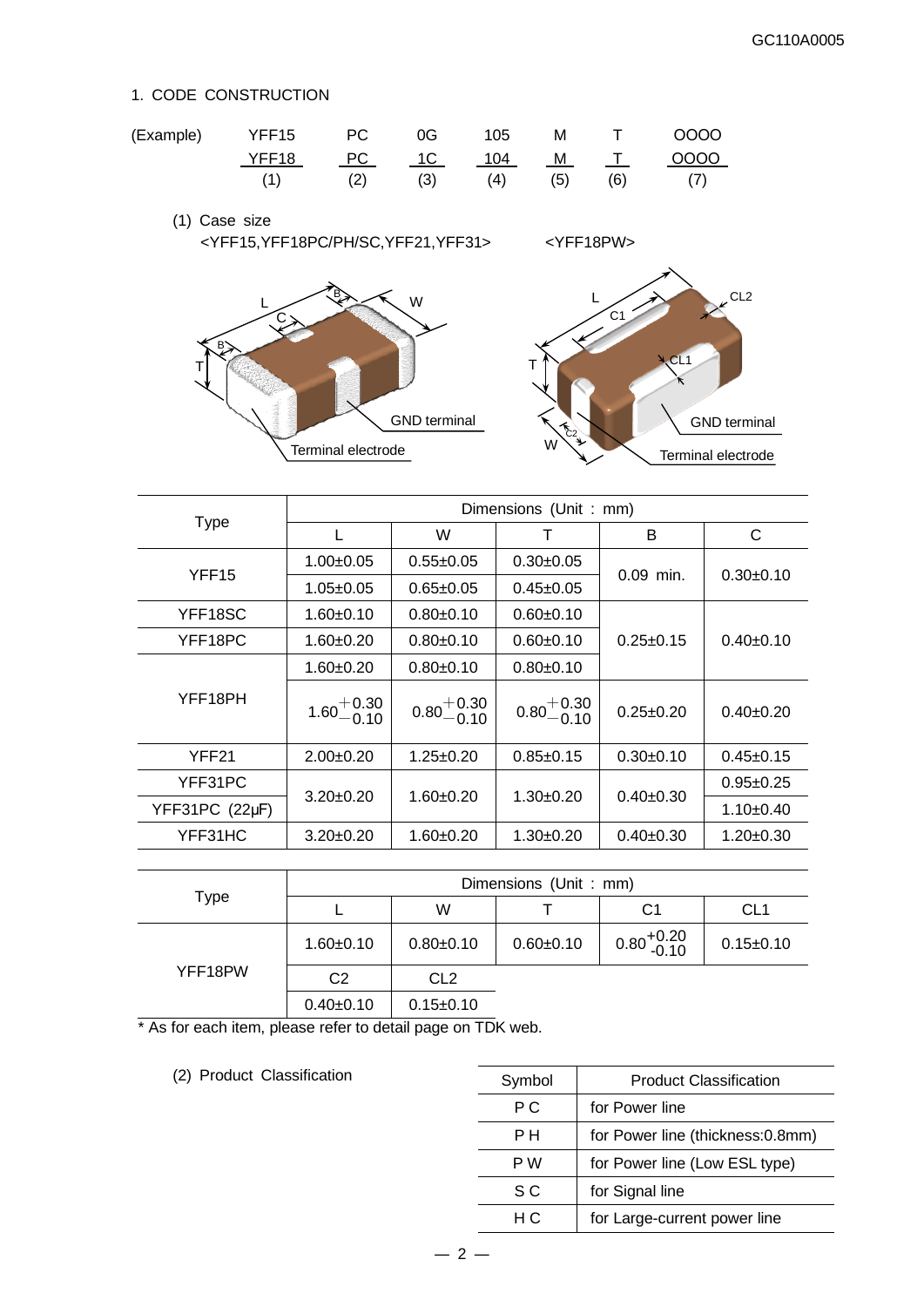#### GC110A0005

(3) Rated Voltage

| Symbol | Rated Voltage    |
|--------|------------------|
| 2 A    | DC 100<br>V      |
| 1 H    | DC -<br>-50<br>V |
| 1 E    | DC 25<br>V       |
| 1 C    | DC.<br>- 16<br>V |
| 1 A    | DC.<br>10<br>V   |
| 0 J    | DC<br>$6.3$ V    |
| 0 G    | DC.<br>4         |

|  |  | (4) Rated Capacitance |
|--|--|-----------------------|
|--|--|-----------------------|

(5) Capacitance tolerance

Stated in three digits and in units of pico farads (pF). The first and Second digits identify the first and second significant figures of the capacitance, the third digit identifies the multiplier.

| Rated<br>Capacitance |
|----------------------|
| 100,000 pF           |
| 1,000,000 pF         |
|                      |

| Symbol | Tolerance |
|--------|-----------|
| м      | $± 20 \%$ |

T | Taping

| (6) Packaging | Svmbol | Packaging |
|---------------|--------|-----------|
|               |        |           |

- 
- (7) TDK internal code

### **2. RATED CURRENT**

 Rated current depend on operating temperature. As for details, please refer to detail page on TDK web.

### **3. OPERATING TEMPERATURE RANGE**

| Min. operating<br>Temperature | Max. operating<br>Temperature | Reference<br>Temperature |
|-------------------------------|-------------------------------|--------------------------|
| $-55^{\circ}$ C               | $85^{\circ}$ C                | $25^{\circ}$ C           |
| -55°C.                        | $105^{\circ}$ C               | $25^{\circ}$ C           |
| -55°C                         | $125^{\circ}$ C               | $25^{\circ}$ C           |

### **4. STORING CONDITION AND TERM**

| Storing temperature | Storing humidity | Storing term                     |
|---------------------|------------------|----------------------------------|
| $5 - 40^{\circ}$ C  | 20~70%RH         | Within 6 months<br>upon receipt. |

### **5. INDUSTRIAL WASTE DISPOSAL**

Dispose this product as industrial waste in accordance with the industrial Waste Law.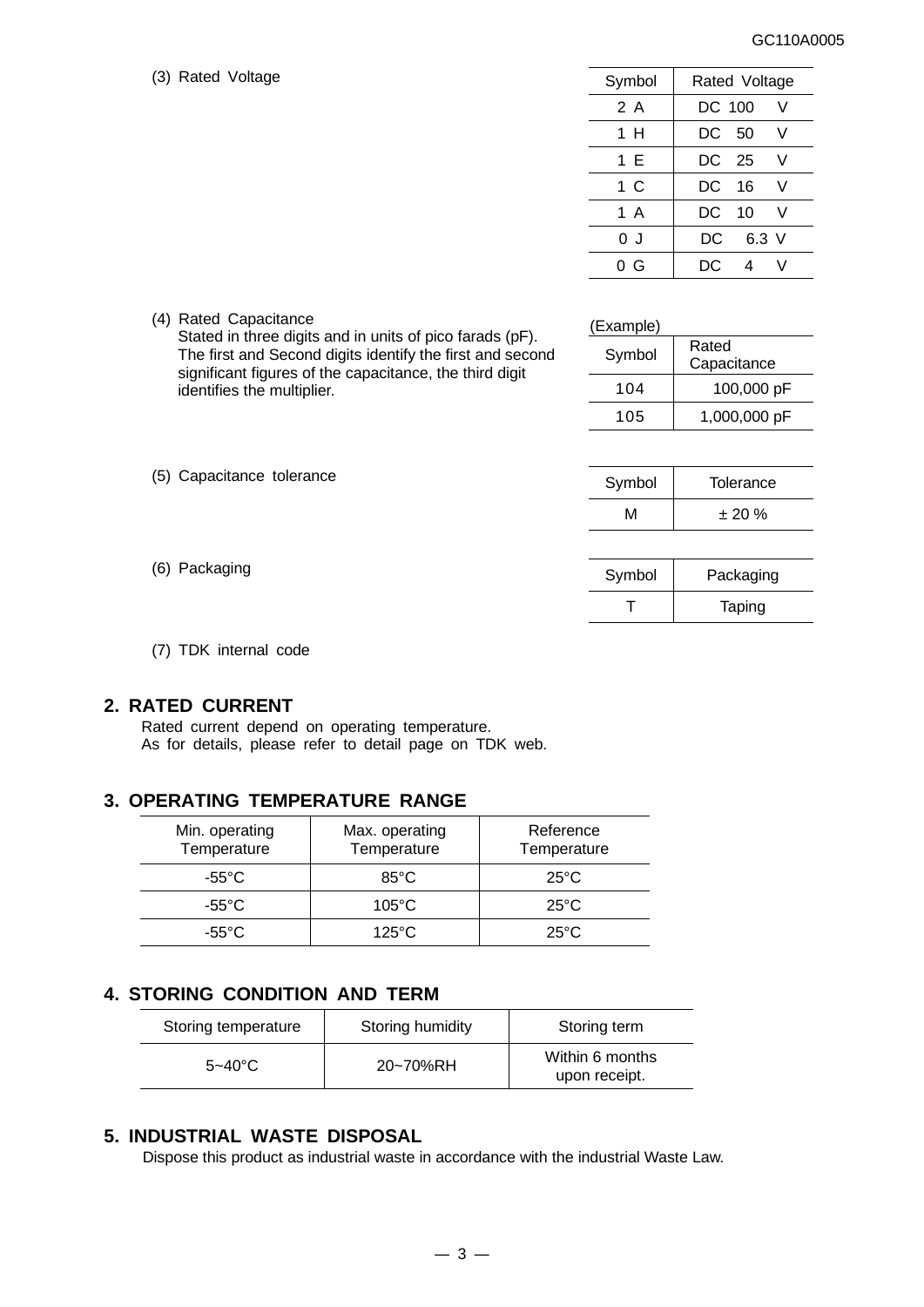# **6. PERFORMANCE**

table 1

| No.            |                                              | Item                                            | Performance                                                                                                                                     | Test or inspection method                                                                                                                                                                                                 |
|----------------|----------------------------------------------|-------------------------------------------------|-------------------------------------------------------------------------------------------------------------------------------------------------|---------------------------------------------------------------------------------------------------------------------------------------------------------------------------------------------------------------------------|
| 1              | <b>External Appearance</b>                   |                                                 | No defects which may affect<br>performance.                                                                                                     | Inspect with magnifying glass $(3x)$ .                                                                                                                                                                                    |
| $\overline{2}$ | <b>Insulation Resistance</b>                 |                                                 | 10,000M $\Omega$ or 500M $\Omega$ · µF min.<br>(As for the products of rated voltage<br>16V DC and lower, 100ΜΩ·μF min.),<br>whichever smaller. | Measuring voltage: Rated voltage<br>Voltage application time : 60s.                                                                                                                                                       |
| 3              | <b>Direct Current</b><br>Resistance<br>(Rdc) |                                                 | Please refer to detail page on TDK<br>web.                                                                                                      | Measuring current shall be 100mA max.<br>Rdc<br>Rdc                                                                                                                                                                       |
| 4              | <b>Voltage Proof</b>                         |                                                 | Withstand test voltage without<br>insulation breakdown or other<br>damage.                                                                      | Apply voltage : $2.5 \times$ rated voltage<br>Voltage application time : 1s.<br>Charge / discharge current : 50mA or lower                                                                                                |
| 5              | Capacitance                                  |                                                 | Within the specified tolerance.                                                                                                                 | As for measuring condition, please contact<br>with our sales representative.                                                                                                                                              |
| 6              | Robustness of<br><b>Terminations</b>         |                                                 | No sign of termination coming off,<br>breakage of ceramic, or other<br>abnormal signs.                                                          | Reflow solder the products on a P.C.Board<br>shown in Appendix2.<br>Apply a pushing force gradually to a<br>specimen as shown in the following figure.<br>pushing force: 5N.<br>Pushing force<br>Solder land<br>P.C.Board |
| 7              | Bending                                      | External<br>appearance<br>Capacitance           | No mechanical damage.<br>Change from the value before test<br>± 12.5%                                                                           | Reflow solder the products on a P.C.Board<br>shown in Appendix1 and bend it for 1mm.<br>50<br>R230                                                                                                                        |
|                |                                              | <b>Direct</b><br>current<br>Resistance<br>(Rdc) | Please contact with our sales<br>representative.                                                                                                | 45<br>45<br>(Unit : mm)                                                                                                                                                                                                   |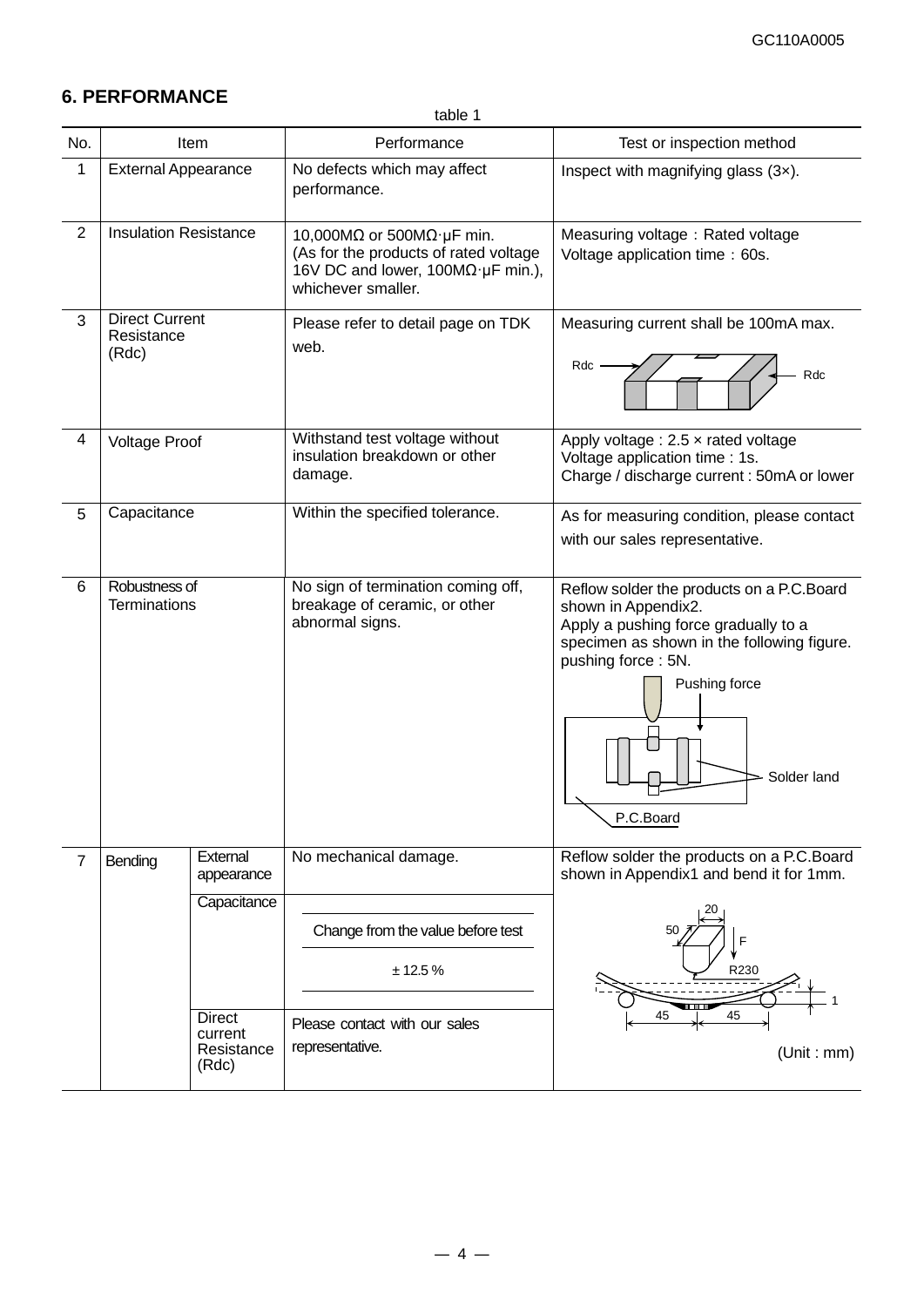(continued)

| No. | Item              |                                                 | Performance                                                                                                                                                       |                           | Test or inspection method                                                                      |
|-----|-------------------|-------------------------------------------------|-------------------------------------------------------------------------------------------------------------------------------------------------------------------|---------------------------|------------------------------------------------------------------------------------------------|
| 8   | Solderability     |                                                 | New solder to cover over 75% of<br>termination.<br>25% may have pin holes or rough<br>spots but not concentrated in one<br>spot.<br>Ceramic surface of A sections | Solder:<br>Flux:          | Sn-3.0Ag-0.5Cu<br>Isopropyl alcohol (JIS K)<br>8839) Rosin (JIS K 5902)<br>25% solid solution. |
|     |                   |                                                 | shall not be exposed due to<br>melting or shifting of<br>termination material.                                                                                    | Solder temp.: 245±5°C     |                                                                                                |
|     |                   |                                                 |                                                                                                                                                                   | Dwell time:               | $3+0.3s$ .                                                                                     |
|     |                   |                                                 | A section                                                                                                                                                         | Solder<br>position:       | Until both terminations are<br>completely soaked.                                              |
| 9   | Resistance        | External<br>appearance                          | No cracks are allowed and<br>terminations shall be covered at                                                                                                     | Solder:                   | Sn-3.0Ag-0.5Cu                                                                                 |
|     | to solder<br>heat | Capacitance                                     | least 60% with new solder.<br>Change from the value before test<br>±7.5%                                                                                          | Flux:<br>solution.        | Isopropyl alcohol (JIS K 8839)<br>Rosin (JIS K 5902) 25% solid                                 |
|     |                   |                                                 |                                                                                                                                                                   | Solder temp.: 260±5°C     |                                                                                                |
|     |                   |                                                 |                                                                                                                                                                   | Dwell time:               | 10±1s.                                                                                         |
|     |                   | <b>Direct</b><br>current<br>resistance<br>(Rdc) | Please contact with our sales<br>representative.                                                                                                                  | Solder<br>position :      | Until both terminations<br>are completely soaked.                                              |
|     |                   |                                                 |                                                                                                                                                                   |                           | Pre-heating: Temp. - 110~140°C<br>Time $-30\nu$ 60s.                                           |
|     |                   |                                                 |                                                                                                                                                                   | 24±2h before measurement. | Leave the products in ambient condition for                                                    |
| 10  | Vibration         | External<br>appearance                          | No mechanical damage.                                                                                                                                             | Frequency: 10~55~10Hz     | Reciprocating sweep time: 1 min.                                                               |
|     |                   | Capacitance                                     |                                                                                                                                                                   | Amplitude: 1.5mm          |                                                                                                |
|     |                   |                                                 | Change from the value before test                                                                                                                                 | directions(Total 6h).     | Repeat this for 2h each in 3 perpendicular                                                     |
|     |                   |                                                 | ±7.5%                                                                                                                                                             |                           |                                                                                                |
|     |                   | <b>Direct</b><br>current<br>resistance<br>(Rdc) | Please contact with our sales<br>representative.                                                                                                                  | testing.                  | Reflow solder the products on a<br>P.C.Board shown in Appendix 2 before                        |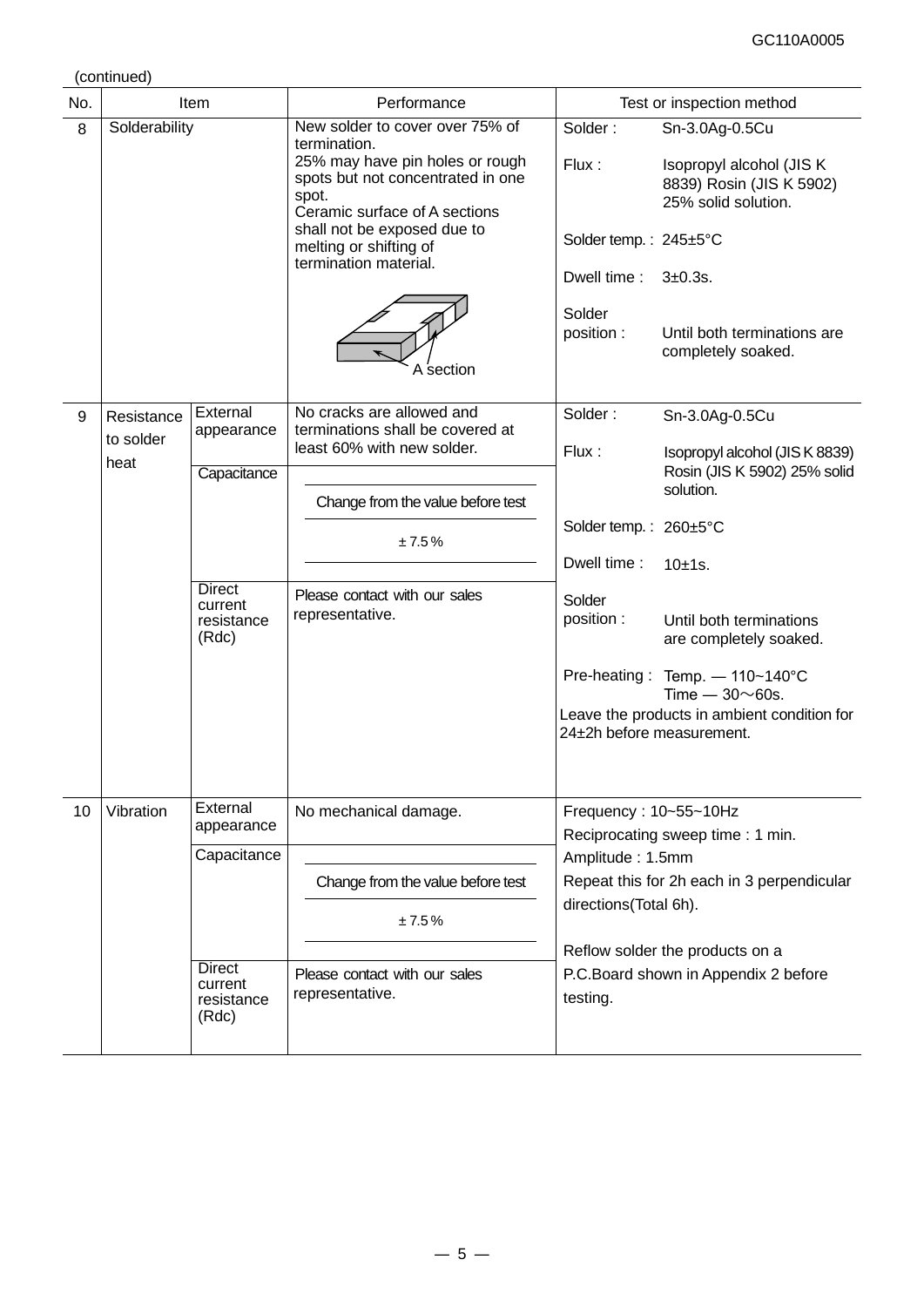(continued)

| No. | Item                                           |                               | Performance                                                                                                                                  | Test or inspection method                                                                                                                                                                                                                   |                                                                                 |            |  |
|-----|------------------------------------------------|-------------------------------|----------------------------------------------------------------------------------------------------------------------------------------------|---------------------------------------------------------------------------------------------------------------------------------------------------------------------------------------------------------------------------------------------|---------------------------------------------------------------------------------|------------|--|
| 11  | External<br>Temperature<br>appearance<br>cycle |                               | No mechanical damage.                                                                                                                        | Expose the products in the condition step1<br>through step 4 listed in the<br>following table.                                                                                                                                              |                                                                                 |            |  |
|     |                                                | Capacitance                   |                                                                                                                                              |                                                                                                                                                                                                                                             | Temp. cycle: 5 cycles                                                           |            |  |
|     |                                                |                               | Change from the value before test                                                                                                            | <b>Step</b>                                                                                                                                                                                                                                 | Temperature (°C)                                                                | Time(min.) |  |
|     |                                                |                               | Please contact with our sales<br>representative.                                                                                             | 1                                                                                                                                                                                                                                           | Min. operating<br>temp. $\pm 3$                                                 | $30 \pm 3$ |  |
|     |                                                | Resistance<br>for DC          | Please contact with our sales                                                                                                                | 2                                                                                                                                                                                                                                           | Ambient Temp.                                                                   | $2 - 5$    |  |
|     |                                                | (Rdc)                         | representative.                                                                                                                              | 3                                                                                                                                                                                                                                           | Max. operating<br>temp. $\pm 2$                                                 | $30 \pm 2$ |  |
|     |                                                | Insulation                    | Meet the initial spec.                                                                                                                       | 4                                                                                                                                                                                                                                           | Ambient Temp.                                                                   | $2 - 5$    |  |
|     |                                                | Resistance                    |                                                                                                                                              | As for Min./Max. operating temp.,<br>please refer to detail page on TDK web.<br>Leave the products in ambient condition<br>for 24±2h before measurement.<br>Reflow solder the products on a P.C.Board<br>shown in Appendix2 before testing. |                                                                                 |            |  |
| 12  | Moisture                                       | External<br>appearance        | No mechanical damage.                                                                                                                        |                                                                                                                                                                                                                                             | Test temp.: 40±2°C                                                              |            |  |
|     | Resistance                                     | Capacitance                   |                                                                                                                                              |                                                                                                                                                                                                                                             | Test humidity: 90 to 95%RH                                                      |            |  |
|     | (Steady<br>State)                              |                               | Change from the value before test                                                                                                            | Test time : 500 +24,0h.<br>Leave the products in ambient condition<br>for 24±2h before measurement.                                                                                                                                         |                                                                                 |            |  |
|     |                                                |                               | Please contact with our sales<br>representative.                                                                                             |                                                                                                                                                                                                                                             | Reflow solder the products on a P.C.Board<br>shown in Appendix2 before testing. |            |  |
|     |                                                | Resistance<br>for DC<br>(Rdc) | Please contact with our sales<br>representative.                                                                                             |                                                                                                                                                                                                                                             |                                                                                 |            |  |
|     |                                                | Insulation<br>Resistance      | 1,000M $\Omega$ or 50M $\Omega$ · µF min.<br>(As for the products of rated voltage<br>16V DC and lower, 10ΜΩ·μF min.),<br>whichever smaller. |                                                                                                                                                                                                                                             |                                                                                 |            |  |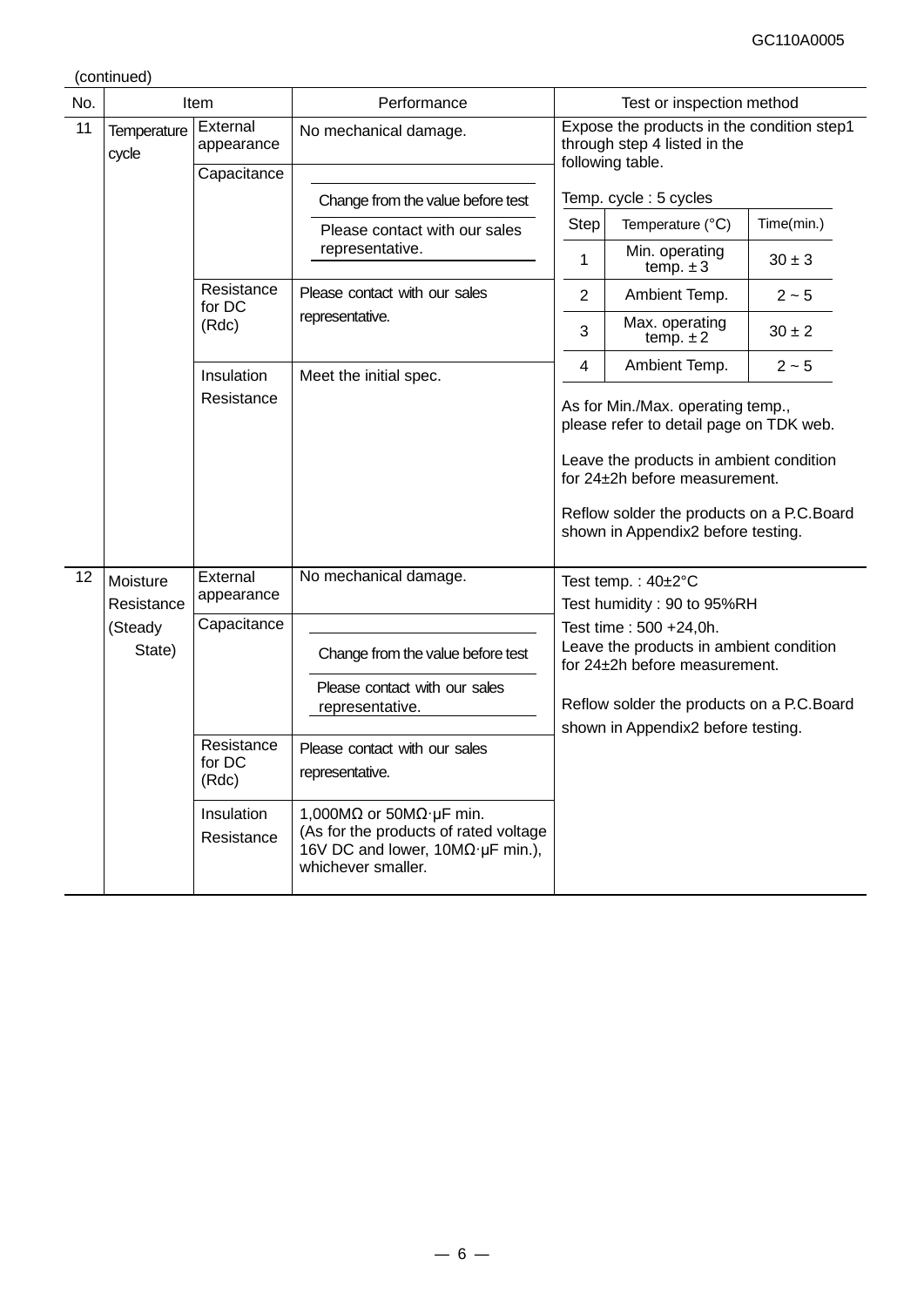(continued)

| No. | Item                   |                                                 | Performance                                                                                                                                                  | Test or inspection method                                                                                                                                                                                                                                                    |
|-----|------------------------|-------------------------------------------------|--------------------------------------------------------------------------------------------------------------------------------------------------------------|------------------------------------------------------------------------------------------------------------------------------------------------------------------------------------------------------------------------------------------------------------------------------|
| 13  | Moisture<br>Resistance | External<br>appearance                          | No mechanical damage.                                                                                                                                        | Test temp.: $40\pm2^{\circ}C$<br>Test humidity: 90~95%RH                                                                                                                                                                                                                     |
|     |                        | Capacitance                                     | Change from the value before test<br>Please contact with our sales                                                                                           | Applied voltage: Rated voltage<br>Test time: 500 +24,0h<br>Charge/discharge current: 50mA or lower                                                                                                                                                                           |
|     |                        |                                                 | representative.                                                                                                                                              | Leave the products in ambient condition for<br>24±2h before measurement.                                                                                                                                                                                                     |
|     |                        | <b>Direct</b><br>current<br>resistance<br>(Rdc) | Please contact with our sales<br>representative.                                                                                                             | Reflow solder the products on a P.C.Board<br>shown in Appendix2 before testing.<br>Initial value setting                                                                                                                                                                     |
|     |                        | Insulation<br>Resistance                        | 500M $\Omega$ or 25M $\Omega$ · µF min.<br>(As for the products of rated<br>voltage 16V DC and lower, 5ΜΩ·μF<br>min.), whichever smaller.                    | Voltage conditioning 《After voltage treat<br>the products under testing temperature<br>and voltage for 1 hour, leave the<br>products in ambient condition for 24±2h<br>before measurement.<br>Use this measurement for initial value.                                        |
| 14  | Life                   | External<br>appearance                          | No mechanical damage.                                                                                                                                        | Test temp.: Please contact with our<br>sales representative.                                                                                                                                                                                                                 |
|     |                        | Capacitance                                     | Change from the value before test                                                                                                                            | Applied voltage: Please contact with our<br>sales representative.<br>Test time: 1,000 +48,0h                                                                                                                                                                                 |
|     |                        |                                                 | Please contact with our sales<br>representative.                                                                                                             | Charge/discharge current: 50mA or lower<br>Leave the products in ambient condition<br>for 24±2h before measurement.                                                                                                                                                          |
|     |                        | Resistance<br>for DC<br>(Rdc)                   | Please contact with our sales<br>representative.                                                                                                             | Reflow solder the products on a<br>P.C.Board shown in Appendix2 before<br>testing.                                                                                                                                                                                           |
|     |                        | Insulation<br>Resistance                        | 1,000M $\Omega$ or 50M $\Omega$ · µF min.<br>(As for the products of rated voltage<br>16V DC and lower, $10M\Omega \cdot \mu F$ min.),<br>whichever smaller. | Initial value setting<br>Voltage conditioning 《After voltage treat<br>the products under testing temperature<br>and voltage for 1 hour, $\mathcal{Y}$ leave the<br>products in ambient condition for 24±2h<br>before measurement.<br>Use this measurement for initial value. |

\*As for the initial measurement of product on number 7, 9, 10, 11 and 12, leave product at 150 0,-10°C for 1h and measure the value after leaving product for 24±2h in ambient condition.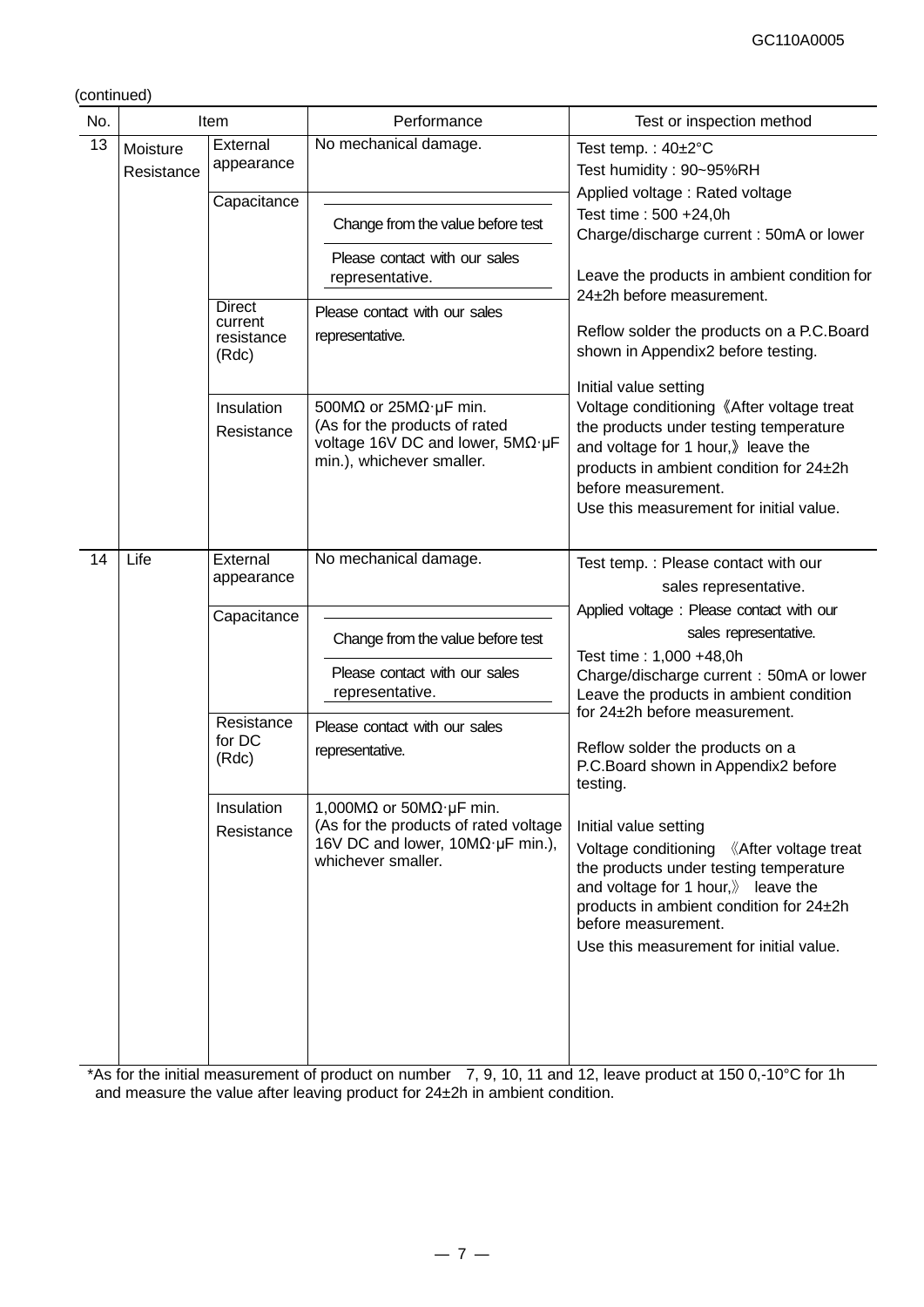

|                       |      |      |      |      |      | (Unit : mm) |
|-----------------------|------|------|------|------|------|-------------|
| Symbol<br><b>Type</b> | a    | b    | c    | d    | e    | f           |
| YFF <sub>15</sub>     | 0.70 | 0.30 | 0.19 | 0.60 | 0.25 | 0.25        |
| YFF18PC/PH/SC         | 1.00 | 0.60 | 0.40 | 0.60 | 0.40 | 0.40        |
| YFF18PW               | 1.20 | 0.40 | 0.80 | 0.40 | 0.40 | 0.40        |
| YFF21                 | 1.40 | 0.60 | 0.50 | 0.80 | 0.60 | 0.65        |
| YFF31                 | 2.50 | 1.20 | 1.40 | 1.30 | 0.80 | 0.90        |

1. Material : Glass Epoxy (As per JIS C6484 GE4)

2. Thickness : Appendix 1 ― 1.0mm

: Appendix 2 ― 1.6mm

 Copper (Thickness : 0.07mm) Solder resist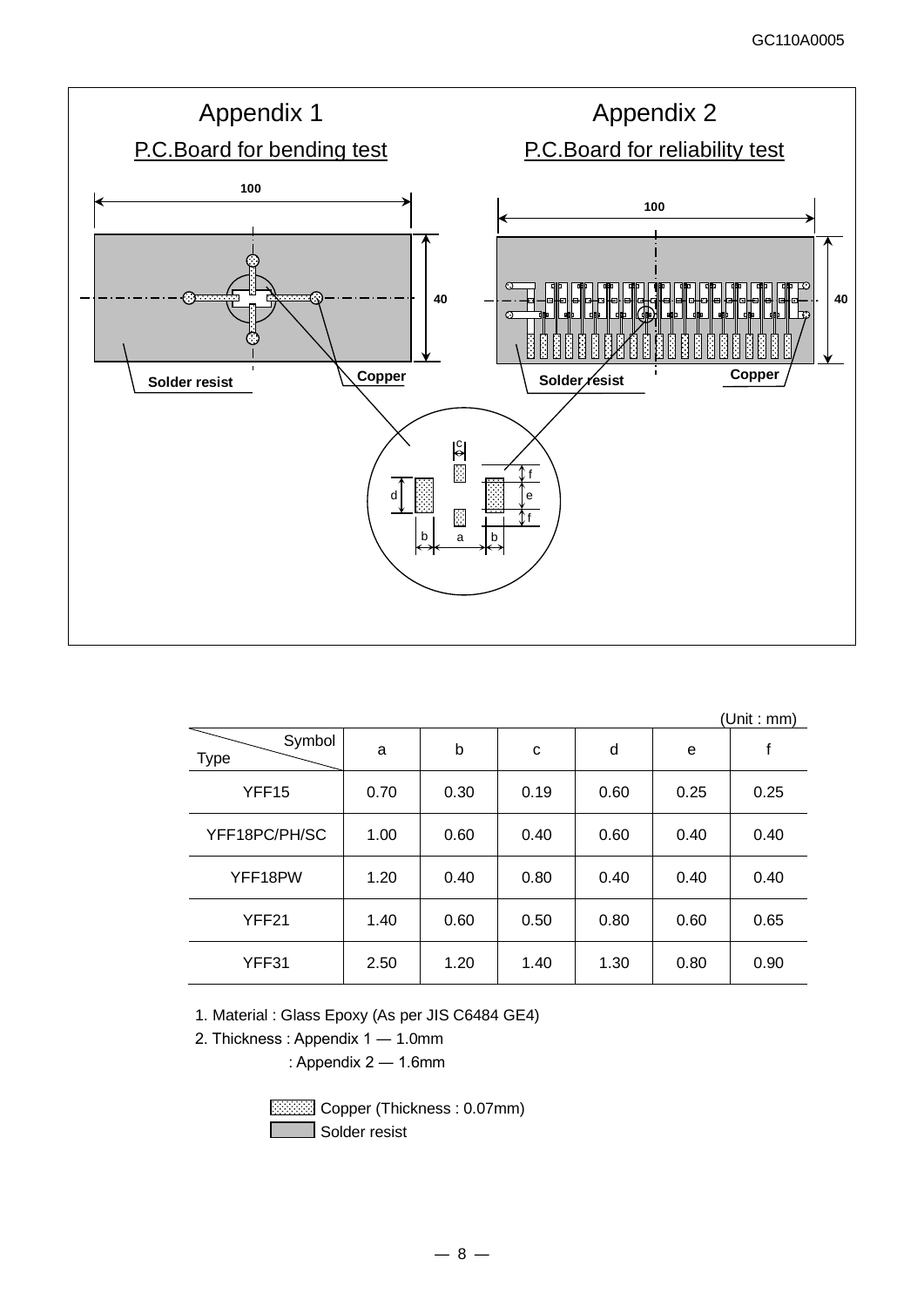# **7. INSIDE STRUCTURE AND MATERIAL**



 $\langle \mathsf{A}\text{-}\mathsf{A}'\rangle \qquad \qquad \langle \mathsf{B}\text{-}\mathsf{B}'\rangle$ 



| No.            | <b>NAME</b>       | <b>MATERIAL</b>                |
|----------------|-------------------|--------------------------------|
|                | <b>Dielectric</b> | $CaZrO3$ or BaTiO <sub>3</sub> |
| $\overline{2}$ | Electrode         | Nickel (Ni)                    |
| 3              |                   | Copper (Cu)                    |
| 4              | Termination       | Nickel (Ni)                    |
| 5              |                   | Tin (Sn)                       |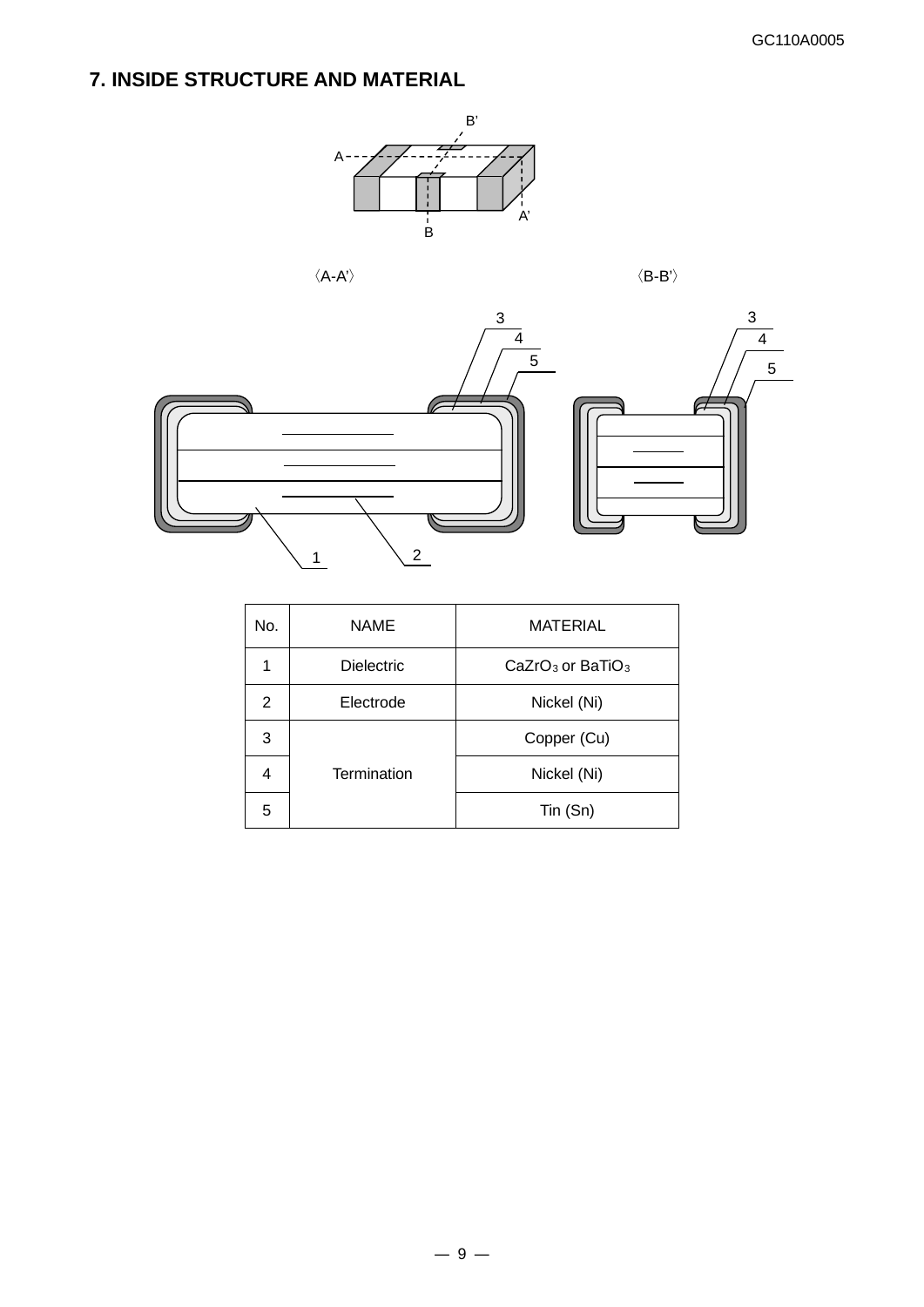### **8. PACKAGING**

Packaging shall be done to protect the components from the damage during transportation and storing, and a label which has the following information shall be attached. Tape packaging is as per 12. TAPE PACKAGING SPECIFICATION.

- 1) Inspection No.\*
- 2) TDK P/N
- 3) Customer's P/N
- 4) Quantity

\*Composition of Inspection No.

Example 
$$
\underline{F} \; 2 \; \underline{A} \; - \; 23 \; - \; 001
$$
  
(a) (b) (c) (d) (e)

(a) Line code

(b) Last digit of the year

- (c) Month and A for January and B for February and so on. (Skip I)
- (d) Inspection Date of the month.
- (e) Serial No. of the day

\*Composition of new Inspection No.

(Implemented on and after May 1, 2019 in sequence)



- (a) Prefix
- (b) Line code
- (c) Last digit of the year
- (d) Month and A for January and B for February and so on. (Skip I)
- (e) Inspection Date of the month.
- (f) Serial No. of the day(00  $\sim$  ZZ)
- (g) Suffix(00  $\sim$  ZZ)

\*It was shifted to the new inspection No. on and after May 2019, but the implementation timing may be different depending on shipment bases. Until the shift is completed, either current or new composition of inspection No. will be applied.

### **9. SOLDERING CONDITION**

Soldering is limited to Reflow soldering.

### **10. EQUIVALENT CIRCUIT DIAGRAM**



 $111$ **GND**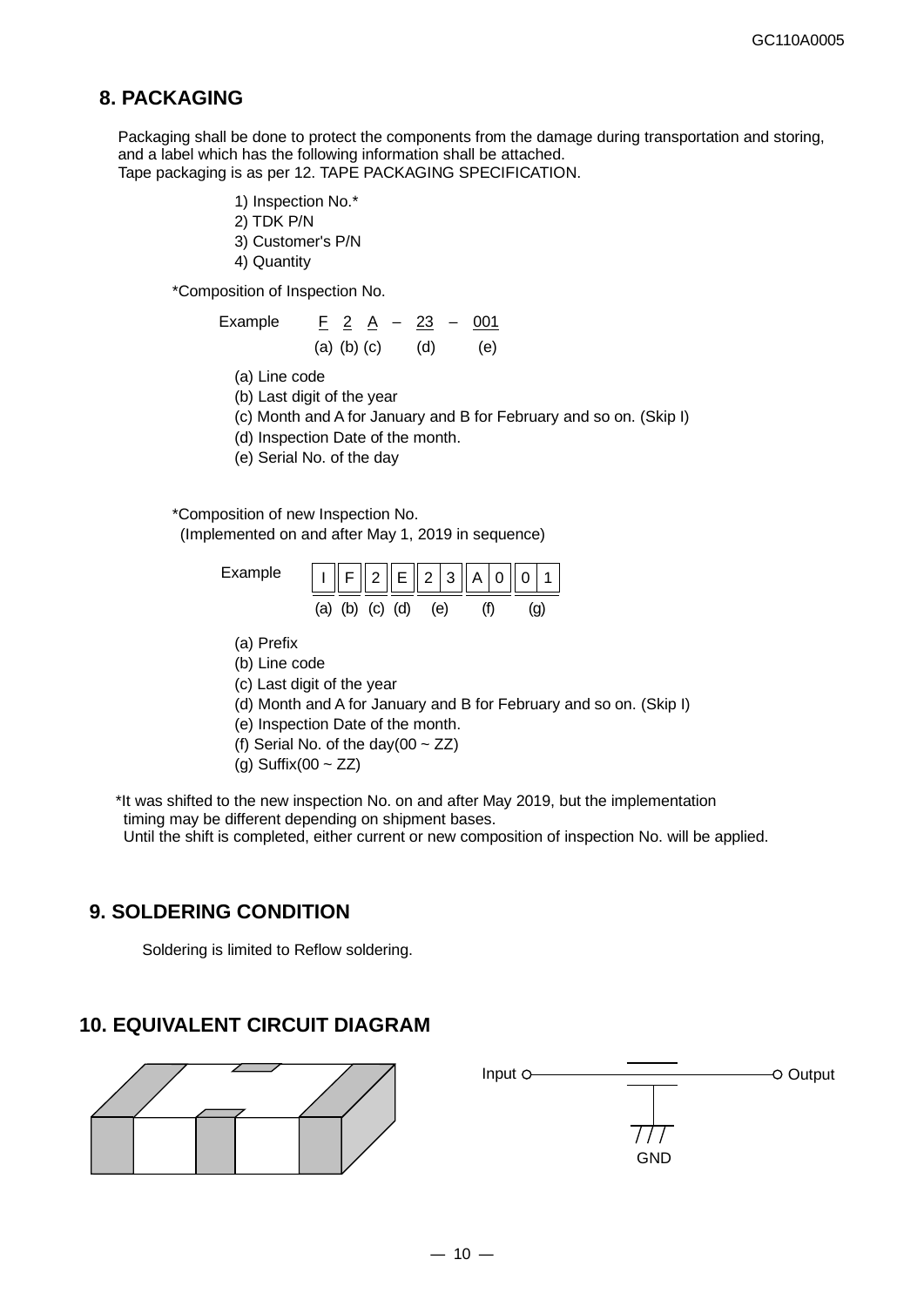# **11. CAUTION**

| No.            | Process                                                     | Condition                                                                                                                                                                                                                                                                                                                                                                                                                                                             |
|----------------|-------------------------------------------------------------|-----------------------------------------------------------------------------------------------------------------------------------------------------------------------------------------------------------------------------------------------------------------------------------------------------------------------------------------------------------------------------------------------------------------------------------------------------------------------|
| 1              | Operating<br>Condition<br>(Storage, Use,<br>Transportation) | 1-1. Storage, Use<br>The products must be stored in an ambient temperature of 5 to $40^{\circ}$ C with a<br>relative humidity of 20 to 70%RH. JIS C 60721-3-1 Class 1K2 should be followed<br>for the other climatic conditions.                                                                                                                                                                                                                                      |
|                |                                                             | 1) High temperature and humidity environment may affect a product's solder ability<br>because it accelerates terminal oxidization. They also deteriorate performance of<br>taping and packaging. Therefore, SMD products shall be used within 6 months.<br>For products with terminal electrodes consisting of silver or silver-palladium<br>which tend to become oxidized or sulfurized, use as soon as possible, such as<br>within one month after opening the bag. |
|                |                                                             | 2) When products are stored for a longer time period than 6 months, confirm the<br>solderability of the products prior to use.<br>During storage, keep the minimum packaging unit in its original packaging<br>without opening it.<br>Do not deviate from the above temperature and humidity conditions even for a<br>short term.                                                                                                                                     |
|                |                                                             | 3) Corrosive gasses in the air or atmosphere may result in deterioration of the<br>reliability, such as poor solderability of the terminal electrodes. Do not store<br>products where they will be exposed to corrosive gas (e.g., hydrogen sulfide,<br>sulfur dioxide, chlorine ammonia etc.)                                                                                                                                                                        |
|                |                                                             | 4) Solderability and electrical performance may deteriorate due to photochemical<br>change in the terminal electrode if stored in direct sunlight, or due to<br>condensation from rapid changes in humidity.<br>The products especially which use resin material must be operated and stored in<br>an environment free of dew condensation, as moisture absorption due to<br>condensation may affect the performance.                                                 |
|                |                                                             | 5) Refer to JIS C 60721-3-1, class 1K2 for other climate conditions.<br>1-2. Handling in transportation<br>In case of the transportation of the product, the performance of the product may                                                                                                                                                                                                                                                                           |
|                |                                                             | be deteriorated depending on the transportation condition.<br>(Refer to JEITA RCR-2335C 9.2 Handling in transportation)                                                                                                                                                                                                                                                                                                                                               |
| $\overline{2}$ | Circuit design                                              | 2-1. Operating temperature                                                                                                                                                                                                                                                                                                                                                                                                                                            |
|                | $\sqrt{2}$ Caution                                          | 1) Upper category temperature (maximum operating temperature) is specified.<br>It is necessary to select a product whose rated temperature us higher than the<br>operating temperature. Also, it is necessary to consider the temperature<br>distribution in the equipment and seasonal temperature variation.                                                                                                                                                        |
|                |                                                             | 2) Surface temperature including self heating should be below maximum operating<br>temperature.<br>Due to dielectric loss, products will heat itself when AC is applied due to ESR.<br>Especially at high frequencies, please be careful that the heat might be so                                                                                                                                                                                                    |
|                |                                                             | extreme.<br>Also, even if the surface temperature of the product includes self-heating and is<br>the maximum operating temperature or lower, excessive heating of the product<br>due to self-heating may cause deterioration of the characteristics and reliability of<br>the product.                                                                                                                                                                                |
|                |                                                             | The self-heating temperature rise of the product changes depending on the<br>difference in heat radiation due to the mounting method to the device, the<br>ambient temperature, the cooling method of the device and circuit board material<br>and the design, etc.                                                                                                                                                                                                   |
|                |                                                             | The load should be contained so that the self-heating temperature rise of the<br>product body in a natural convection environment at an ambient temperature of<br>25°C remain below 20°C.<br>When using in a high-frequency circuit or a circuit in which a product generates                                                                                                                                                                                         |
|                |                                                             | heat, such as when a high-frequency ripple current flows, pay attention to the<br>above precautions. (Note that accurate measurement may not be possible with<br>self-heating measurement when the equipment applies cooling other than natural<br>convection such as a cooling fan.)                                                                                                                                                                                 |
|                |                                                             | 3) The electrical characteristics of the product will vary depending on the<br>temperature. The product should be selected and designed in taking the<br>temperature into consideration.                                                                                                                                                                                                                                                                              |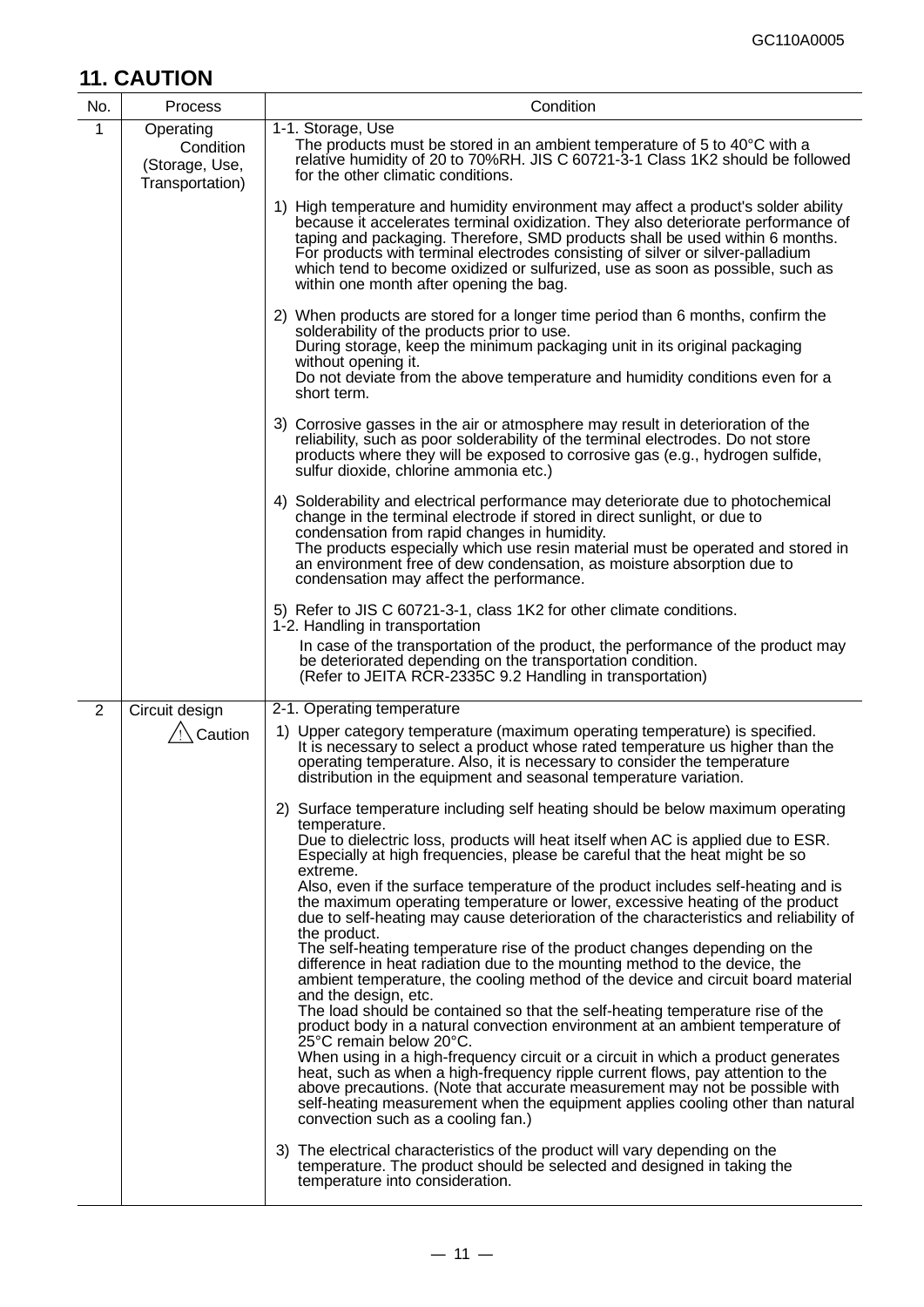| No.            | Process                   | Condition                                                                                                                                                                                                                                                                                                                                                          |  |  |
|----------------|---------------------------|--------------------------------------------------------------------------------------------------------------------------------------------------------------------------------------------------------------------------------------------------------------------------------------------------------------------------------------------------------------------|--|--|
| $\overline{2}$ | Circuit design<br>Caution | 2-2. When overvoltage is applied<br>Applying overvoltage to a product may cause dielectric breakdown and result in<br>a short circuit. The duration until dielectric breakdown depends on the applied<br>voltage and the ambient temperature.                                                                                                                      |  |  |
|                |                           | 2-3. Operating voltage<br>1) Operating voltage across the terminals should be below the rated voltage.<br>When AC and DC are super imposed, $V_{0-P}$ must be below the rated voltage.<br>$(1)$ and $(2)$                                                                                                                                                          |  |  |
|                |                           | AC or pulse with overshooting, V <sub>P-P</sub> must be below the rated voltage.<br>$(3)$ , $(4)$ and $(5)$                                                                                                                                                                                                                                                        |  |  |
|                |                           | When the voltage is started to apply to the circuit or it is stopped applying, the<br>irregular voltage may be generated for a transit period because of resonance or<br>switching. Be sure to use the product within rated voltage containing these Irregular<br>voltage.                                                                                         |  |  |
|                |                           | (1) DC voltage<br>(2) DC+AC voltage<br>(3) AC voltage<br>Voltage                                                                                                                                                                                                                                                                                                   |  |  |
|                |                           | Positional<br>Measurement<br>$V_{0-P}$<br>$V_{0-P}$<br>$\mathsf{V}_{\mathsf{P-P}}$<br>(Rated voltage)<br>$0 -$<br>0                                                                                                                                                                                                                                                |  |  |
|                |                           | (4) Pulse voltage (A) $(5)$ Pulse voltage (B)<br>Voltage                                                                                                                                                                                                                                                                                                           |  |  |
|                |                           | Positional<br>$V_{P-P} _{0}$<br>$V_{P-P}$<br>Measurement<br>(Rated voltage)                                                                                                                                                                                                                                                                                        |  |  |
|                |                           | 2) Even below the rated voltage, if repetitive high frequency AC or pulse is applied, the<br>reliability of the products may be reduced.                                                                                                                                                                                                                           |  |  |
|                |                           | 3) The effective capacitance will vary depending on applied DC and AC voltages.<br>The products should be selected and designed in taking the voltages into<br>consideration.                                                                                                                                                                                      |  |  |
|                |                           | 4) Abnormal voltage (surge voltage, static electricity, pulse voltage, etc.) shall not<br>exceed the rated voltage.                                                                                                                                                                                                                                                |  |  |
|                |                           | 5) When products are used in a series connection, it is necessary to add a balancing<br>circuit such as voltage dividing resistors in order to avoid an imbalance in the voltage<br>applied to each product.                                                                                                                                                       |  |  |
|                |                           | 2-4. Frequency<br>When the products are used in AC and/or pulse voltages, the products may vibrate<br>themselves and generate audible sound.                                                                                                                                                                                                                       |  |  |
|                |                           | 2-5. Derating current<br>This product allows DC current to flow inside.<br>Do not use this product above the rated DC current.                                                                                                                                                                                                                                     |  |  |
| 3              | Designing<br>P.C.board    | The amount of solder at the terminations has a direct effect on the reliability of the<br>products.<br>1) The greater the amount of solder, the higher the stress on the products, and the more<br>likely that it will break. When designing a P.C.board, determine the shape and size of<br>the solder lands to have proper amount of solder on the terminations. |  |  |
|                |                           | 2) Avoid using common solder land for multiple terminations and provide individual<br>solder land for each terminations.                                                                                                                                                                                                                                           |  |  |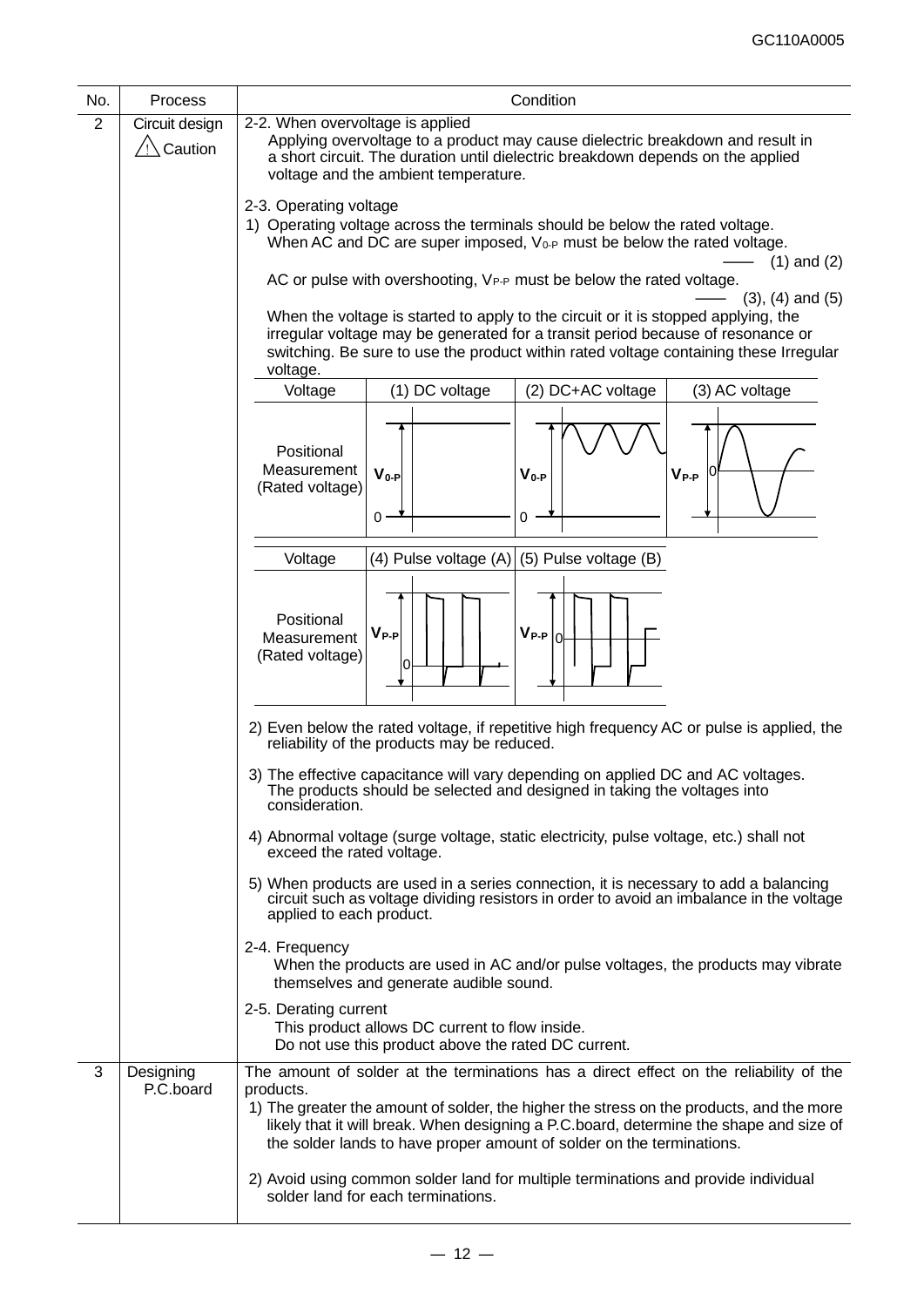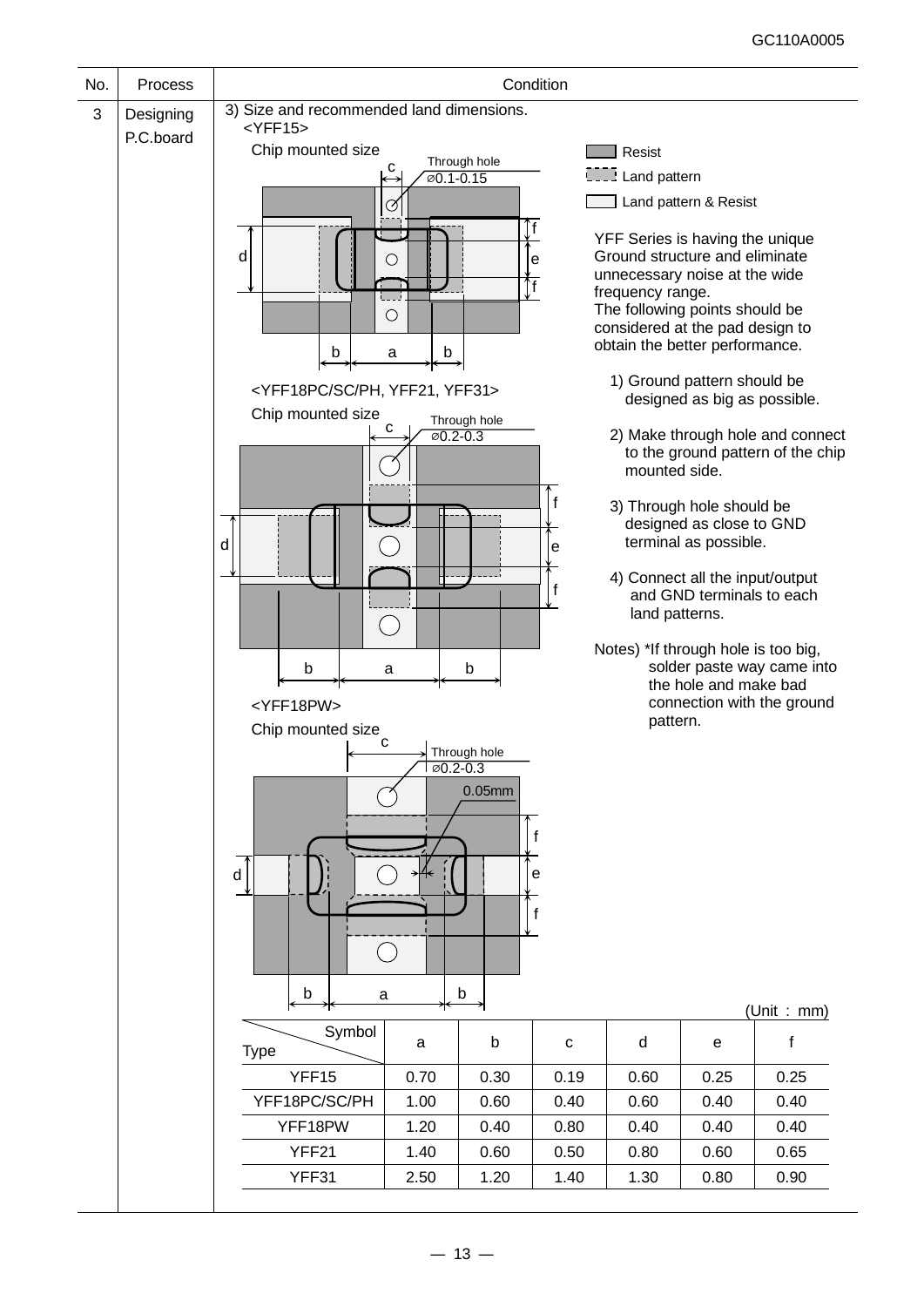| No. | Process                | Condition                          |                                                                                     |                                                                                    |  |  |
|-----|------------------------|------------------------------------|-------------------------------------------------------------------------------------|------------------------------------------------------------------------------------|--|--|
| 3   | Designing<br>P.C.board |                                    | 4) Recommended product layout is as following.                                      |                                                                                    |  |  |
|     |                        |                                    | Disadvantage against<br>bending stress                                              | Advantage against<br>bending stress                                                |  |  |
|     |                        | Mounting<br>face                   | Perforation or slit<br>ÆIDRÆÆIDRÆIDR<br>Break P.C.board with<br>mounted side up.    | Perforation or slit<br>JUUT VUUT VUU<br>Break P.C.board with<br>mounted side down. |  |  |
|     |                        | Chip<br>arrangement<br>(Direction) | Mount in parallel with perforation or<br>slit<br>Perforation or slit<br>国           | Mount perpendicularly to<br>perforation or slit<br>Perforation or slit<br>$\Box$   |  |  |
|     |                        | Distance from<br>slit              | Closer to slit is higher stress<br>$\boldsymbol{\varrho}_1$<br>نقلا<br>(2, 4, 4, 2) | Away from slit is less stress<br>$Q_2$<br>$( \ell_1 < \ell_2 )$                    |  |  |
|     |                        |                                    |                                                                                     |                                                                                    |  |  |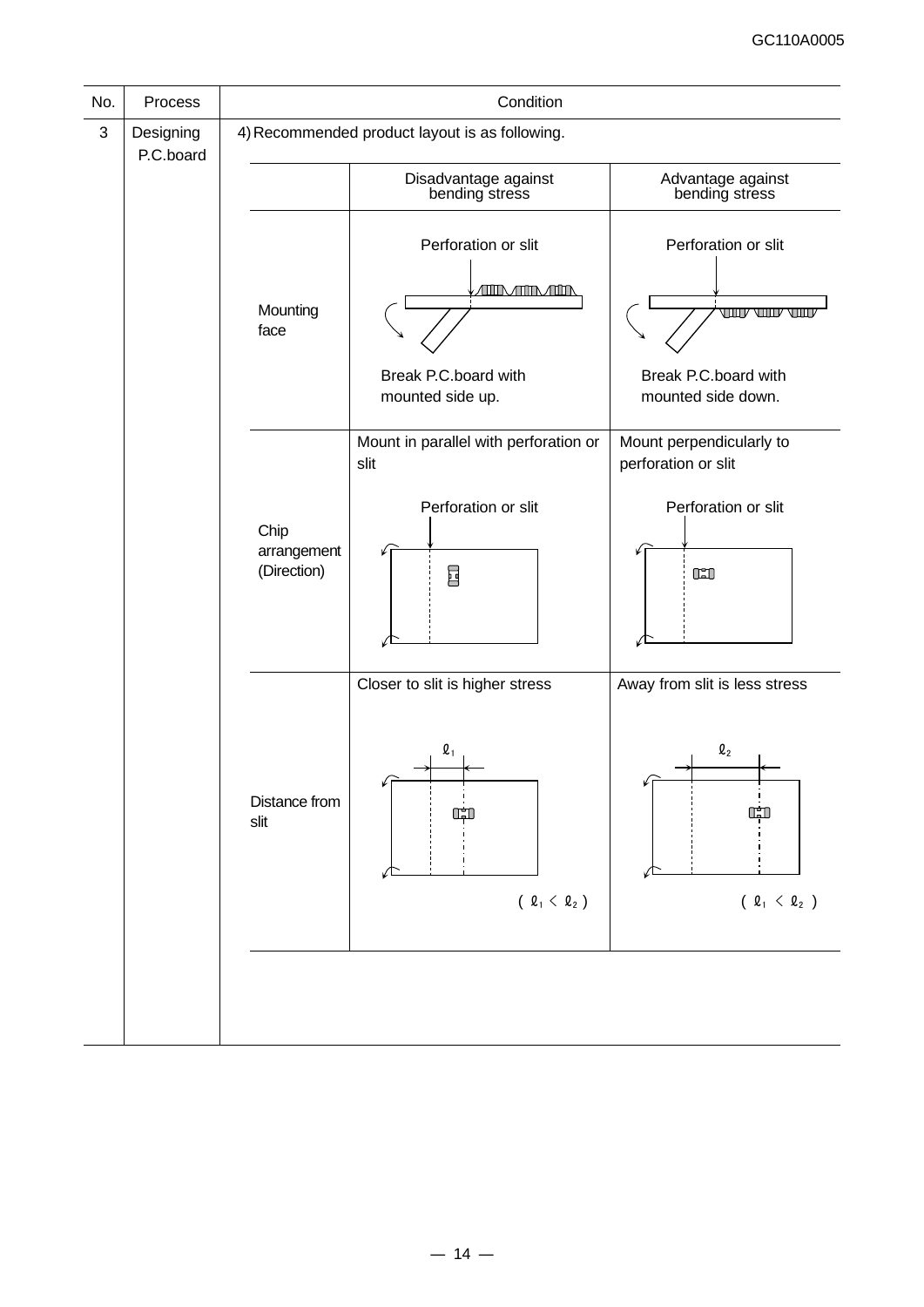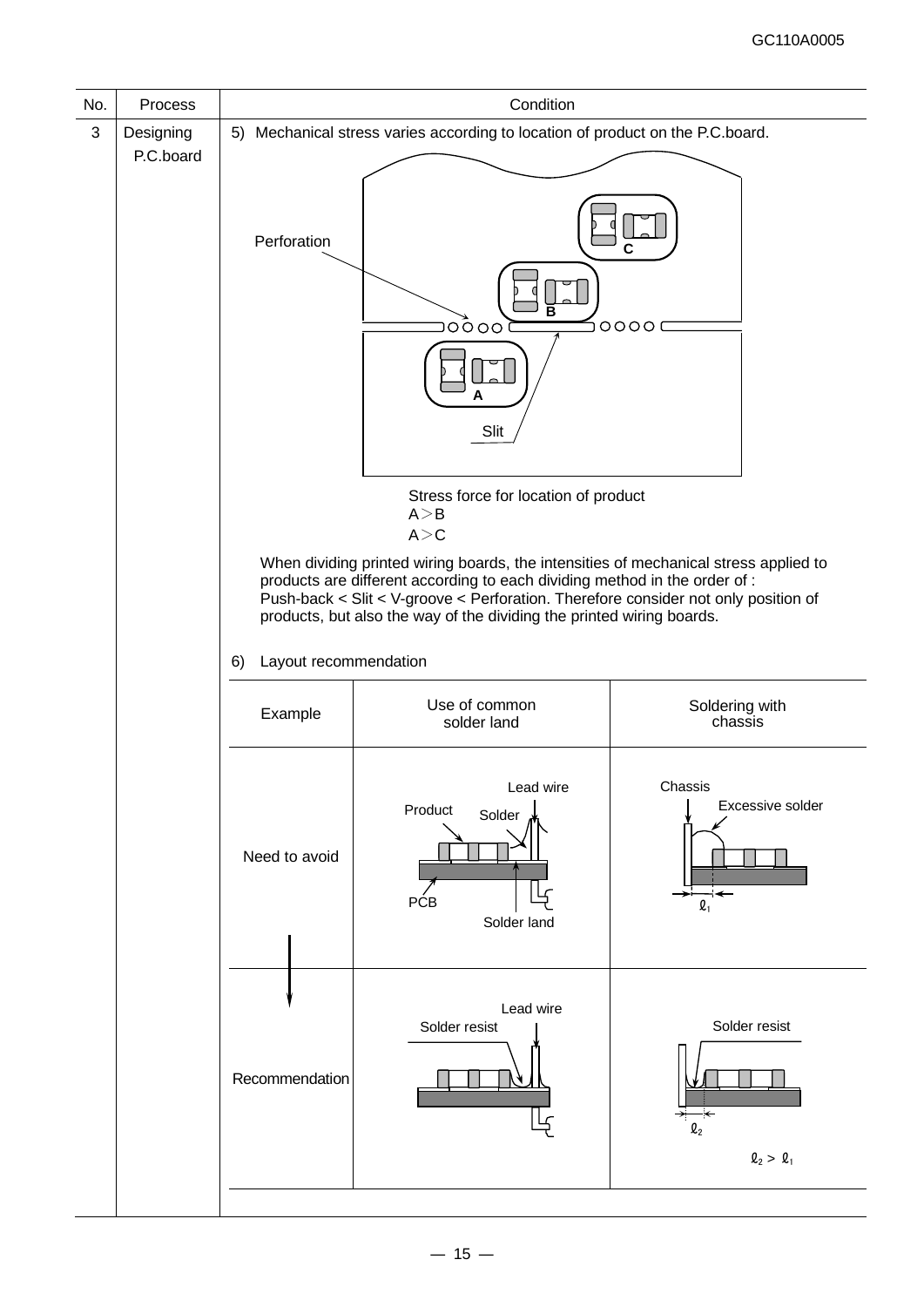| No. | Process  | Condition                                                                                                                                                                                                                                                                                                                                                                                                                                                                                                                                                                                                                                                                                                                                                                    |                                                                                                                                                                                                                                        |  |  |  |  |
|-----|----------|------------------------------------------------------------------------------------------------------------------------------------------------------------------------------------------------------------------------------------------------------------------------------------------------------------------------------------------------------------------------------------------------------------------------------------------------------------------------------------------------------------------------------------------------------------------------------------------------------------------------------------------------------------------------------------------------------------------------------------------------------------------------------|----------------------------------------------------------------------------------------------------------------------------------------------------------------------------------------------------------------------------------------|--|--|--|--|
| 4   | Mounting | 4-1. Stress from mounting head<br>If the mounting head is adjusted too low, it may induce excessive stress in the product to<br>result in cracking. Please take following precautions.<br>1) Adjust the bottom dead center of the mounting head to reach on the P.C.board<br>surface and not press it.<br>2) Adjust the mounting head pressure to be 1 to 3N of static weight.<br>3) To minimize the impact energy from mounting head, it is important to provide<br>support from the bottom side of the P.C.board.<br>See following examples.<br>Not recommended<br>Recommended<br>Single-sided<br>Crack<br>mounting<br>A support pin<br>is not to be<br>Support pin<br>underneath the<br>product.<br>Double-sides<br>mounting<br>Solder<br>Crack<br>peeling<br>Support pin |                                                                                                                                                                                                                                        |  |  |  |  |
|     |          |                                                                                                                                                                                                                                                                                                                                                                                                                                                                                                                                                                                                                                                                                                                                                                              |                                                                                                                                                                                                                                        |  |  |  |  |
|     |          |                                                                                                                                                                                                                                                                                                                                                                                                                                                                                                                                                                                                                                                                                                                                                                              |                                                                                                                                                                                                                                        |  |  |  |  |
|     |          |                                                                                                                                                                                                                                                                                                                                                                                                                                                                                                                                                                                                                                                                                                                                                                              |                                                                                                                                                                                                                                        |  |  |  |  |
|     |          |                                                                                                                                                                                                                                                                                                                                                                                                                                                                                                                                                                                                                                                                                                                                                                              | When the centering jaw is worn out, it may give mechanical impact on the product<br>to cause crack. Please control the close up dimension of the centering jaw and<br>provide sufficient preventive maintenance and replacement of it. |  |  |  |  |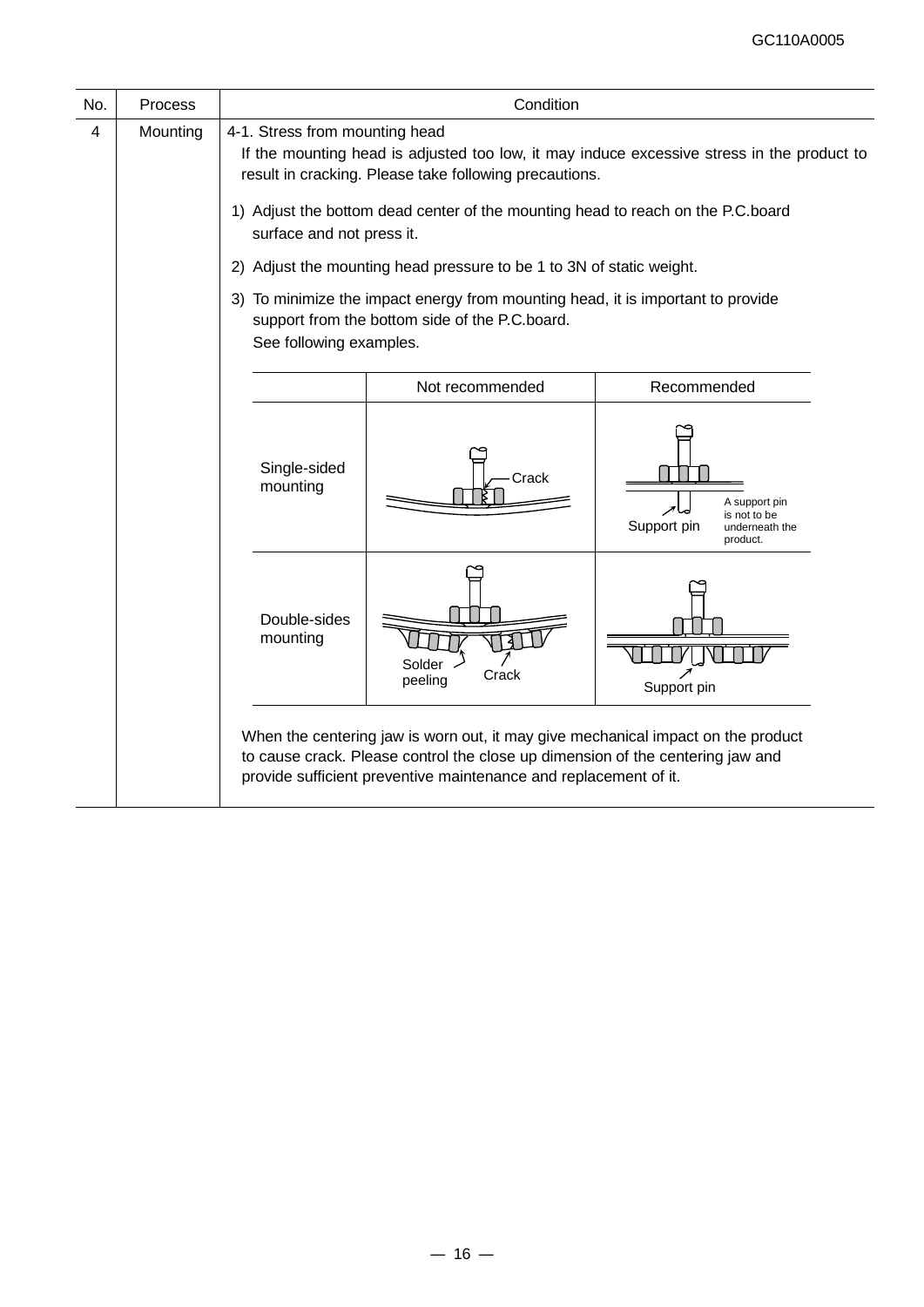| No. | Process   |                                                                                                                                                                                        | Condition                  |                                                                                                                                                                     |  |  |
|-----|-----------|----------------------------------------------------------------------------------------------------------------------------------------------------------------------------------------|----------------------------|---------------------------------------------------------------------------------------------------------------------------------------------------------------------|--|--|
| 5   | Soldering | 5-1. Flux selection<br>select the appropriate flux.                                                                                                                                    |                            | Flux can seriously affect the performance of products. Confirm the following to                                                                                     |  |  |
|     |           | 1) It is recommended to use a mildly activated rosin flux (less than 0.1wt% chlorine).<br>Strong flux is not recommended.                                                              |                            |                                                                                                                                                                     |  |  |
|     |           | 2) Excessive flux must be avoided. Please provide proper amount of flux.                                                                                                               |                            |                                                                                                                                                                     |  |  |
|     |           | 3) When water-soluble flux is used, enough washing is necessary.                                                                                                                       |                            |                                                                                                                                                                     |  |  |
|     |           | 5-2. Recommended soldering profile: Reflow method<br>Refer to the following temperature profile at Reflow soldering.<br>Reflow soldering<br>Soldering<br>Preheating<br>Natural cooling |                            |                                                                                                                                                                     |  |  |
|     |           |                                                                                                                                                                                        |                            |                                                                                                                                                                     |  |  |
|     |           |                                                                                                                                                                                        |                            |                                                                                                                                                                     |  |  |
|     |           |                                                                                                                                                                                        |                            |                                                                                                                                                                     |  |  |
|     |           |                                                                                                                                                                                        |                            |                                                                                                                                                                     |  |  |
|     |           | Peak<br>Temp                                                                                                                                                                           |                            |                                                                                                                                                                     |  |  |
|     |           |                                                                                                                                                                                        | $\Delta T$                 |                                                                                                                                                                     |  |  |
|     |           | Temp.(°C)                                                                                                                                                                              |                            |                                                                                                                                                                     |  |  |
|     |           |                                                                                                                                                                                        |                            |                                                                                                                                                                     |  |  |
|     |           | 0                                                                                                                                                                                      |                            |                                                                                                                                                                     |  |  |
|     |           |                                                                                                                                                                                        | Over 60 sec                | Peak Temp time                                                                                                                                                      |  |  |
|     |           |                                                                                                                                                                                        |                            | 5-3. Recommended soldering peak temp and peak temp duration for Reflow soldering<br>Pb free solder is recommended, but if Sn-37Pb must be used, refer to below.     |  |  |
|     |           | Temp./Duration                                                                                                                                                                         | Reflow soldering           |                                                                                                                                                                     |  |  |
|     |           | Solder                                                                                                                                                                                 | Peak temp( ${}^{\circ}C$ ) | Duration(sec.)                                                                                                                                                      |  |  |
|     |           | <b>Lead Free Solder</b>                                                                                                                                                                | 260 max.                   | 10 max.                                                                                                                                                             |  |  |
|     |           | Sn-Pb Solder                                                                                                                                                                           | 230 max.                   | 20 max.                                                                                                                                                             |  |  |
|     |           | Recommended solder compositions<br>Lead Free Solder: Sn-3.0Ag-0.5Cu                                                                                                                    |                            |                                                                                                                                                                     |  |  |
|     |           | 5-4. Avoiding thermal shock                                                                                                                                                            |                            |                                                                                                                                                                     |  |  |
|     |           |                                                                                                                                                                                        |                            |                                                                                                                                                                     |  |  |
|     |           | Soldering                                                                                                                                                                              | Temp. (°C)                 |                                                                                                                                                                     |  |  |
|     |           | Reflow soldering                                                                                                                                                                       | $\Delta T \leq 150$        |                                                                                                                                                                     |  |  |
|     |           | Cooling condition<br>2)                                                                                                                                                                |                            | Natural cooling using air is recommended. If the product is dipped into a solvent<br>for cleaning, the temperature difference $(\Delta T)$ must be less than 100°C. |  |  |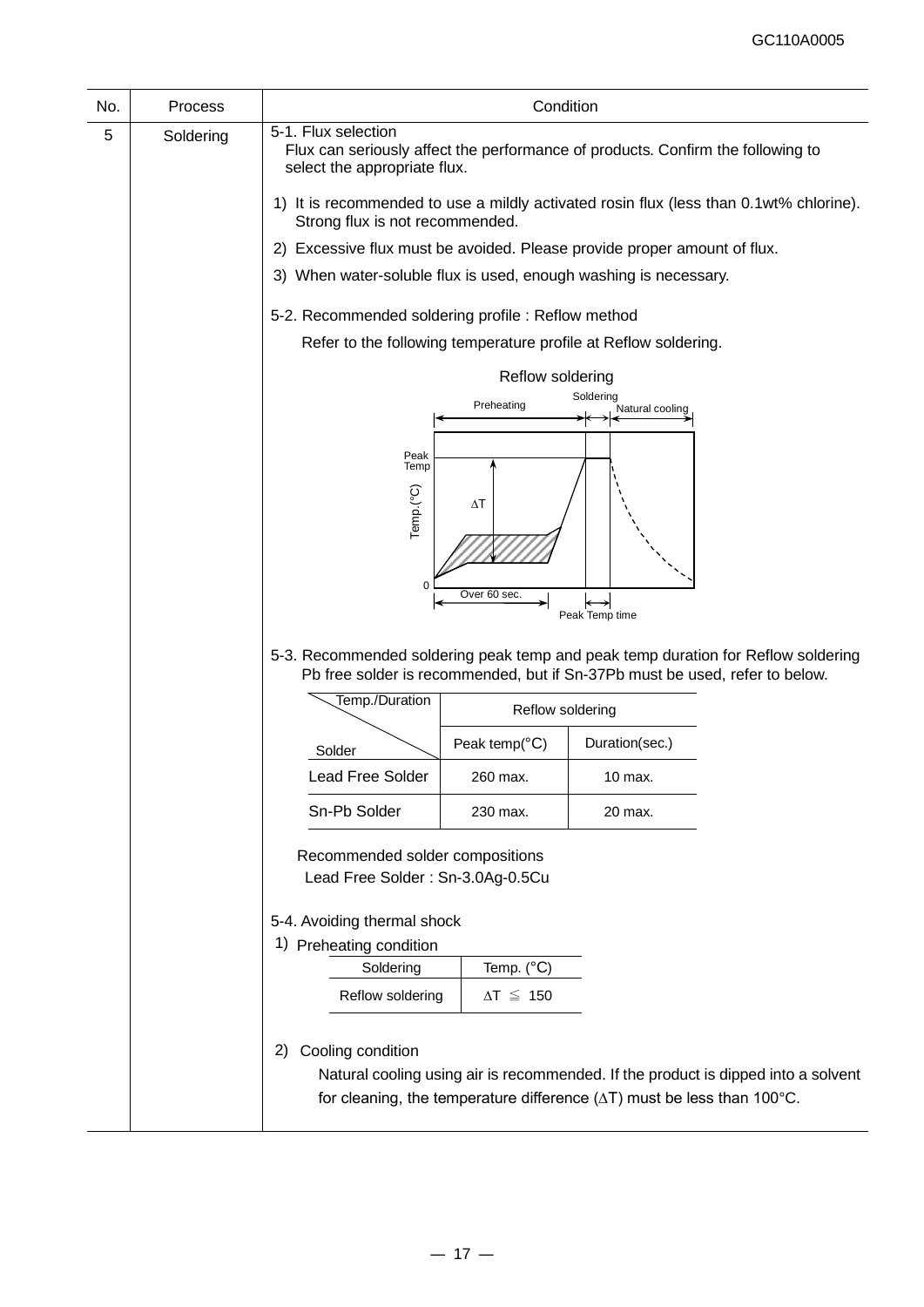| No. | Process   | Condition                                                                                                                                                                                                                                                                                                                                                                                                                                                                                                                                          |  |  |  |  |
|-----|-----------|----------------------------------------------------------------------------------------------------------------------------------------------------------------------------------------------------------------------------------------------------------------------------------------------------------------------------------------------------------------------------------------------------------------------------------------------------------------------------------------------------------------------------------------------------|--|--|--|--|
| 5   | Soldering | 5-5. Amount of solder<br>Excessive solder will induce higher tensile force in product when temperature<br>changes and it may result in chip cracking. In sufficient solder may detach the<br>product from the P.C.board.                                                                                                                                                                                                                                                                                                                           |  |  |  |  |
|     |           | Higher tensile force in<br>Excessive<br>product to cause crack<br>solder                                                                                                                                                                                                                                                                                                                                                                                                                                                                           |  |  |  |  |
|     |           | Adequate                                                                                                                                                                                                                                                                                                                                                                                                                                                                                                                                           |  |  |  |  |
|     |           | Low robustness may<br>Insufficient<br>cause contact failure or<br>product come off the<br>solder<br>P.C.board.                                                                                                                                                                                                                                                                                                                                                                                                                                     |  |  |  |  |
|     |           | 5-6. Sn-Zn solder<br>Sn-Zn solder affects product reliability.<br>Please contact TDK in advance when utilize Sn-Zn solder.<br>5-7. Countermeasure for tombstone<br>The misalignment between the mounted positions of the products and the land<br>patterns should be minimized. The tombstone phenomenon may occur<br>especially the products are mounted (in longitudinal direction) in the same<br>direction of the reflow soldering.<br>(Refer to JEITA RCR-2335C Annex A (Informative) Recommendations to<br>prevent the tombstone phenomenon) |  |  |  |  |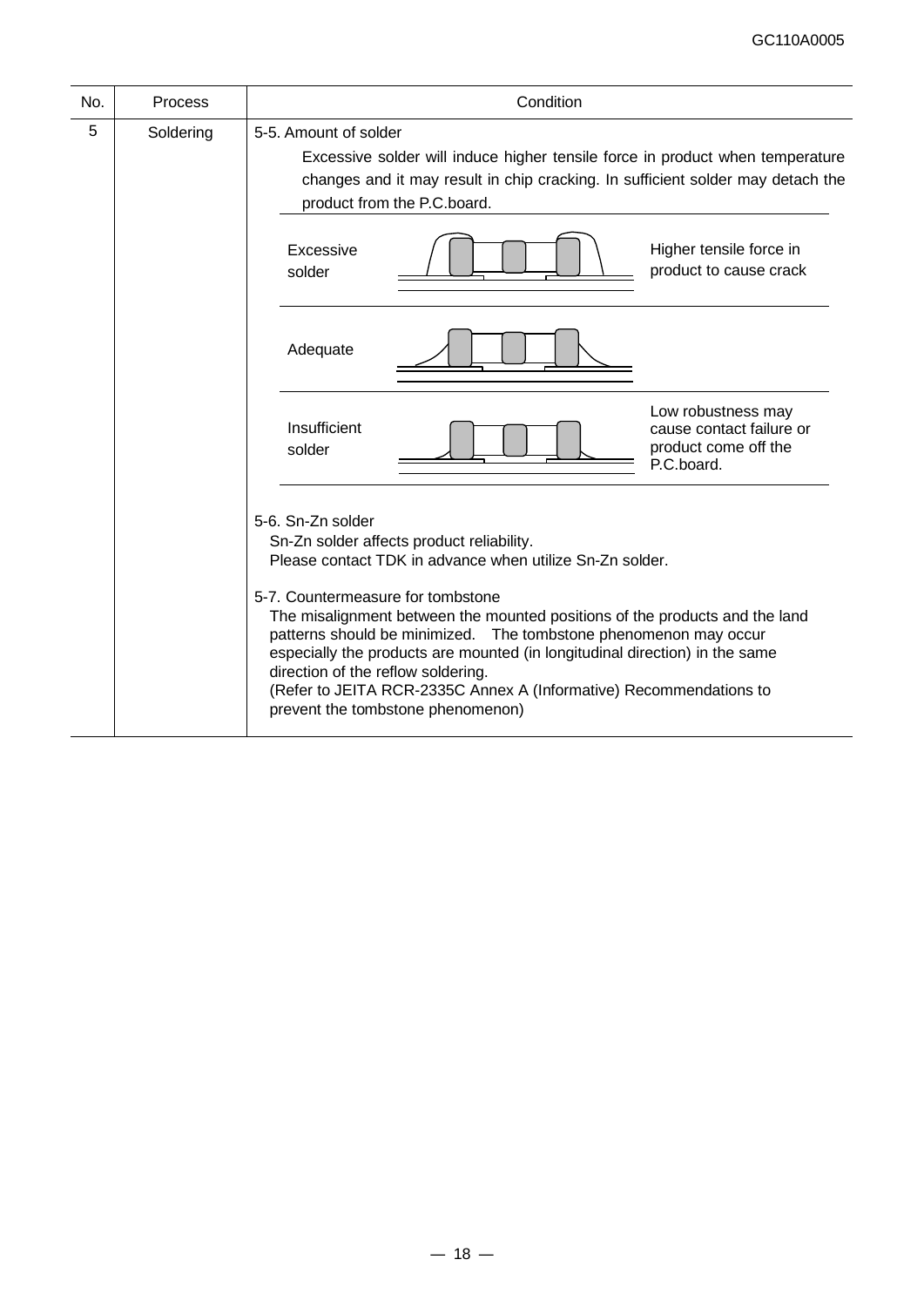| No. | <b>Process</b>   |                                                                                                                                                                                                                                                                                                                                                                                                                                             | Condition                                                             |                              |                        |  |
|-----|------------------|---------------------------------------------------------------------------------------------------------------------------------------------------------------------------------------------------------------------------------------------------------------------------------------------------------------------------------------------------------------------------------------------------------------------------------------------|-----------------------------------------------------------------------|------------------------------|------------------------|--|
| 6   | Solder repairing | Solder repairing is unavoidable, refer to below.                                                                                                                                                                                                                                                                                                                                                                                            |                                                                       |                              |                        |  |
|     |                  | 6-1. Solder repair by solder iron<br>1) Selection of the soldering iron tip<br>Tip temperature of solder iron varies by its type, P.C.board material and<br>solder land size. The higher the tip temperature, the quicker the operation.<br>However, heat shock may cause a crack in the product.<br>Please make sure the tip temp. before soldering and keep the peak temp and<br>time in accordance with following recommended condition. |                                                                       |                              |                        |  |
|     |                  | Manual soldering<br>(Solder iron)                                                                                                                                                                                                                                                                                                                                                                                                           |                                                                       |                              |                        |  |
|     |                  | Peak<br>Temp<br>Temp. (°C)<br>$\Delta T$                                                                                                                                                                                                                                                                                                                                                                                                    |                                                                       |                              |                        |  |
|     |                  |                                                                                                                                                                                                                                                                                                                                                                                                                                             | Preheating                                                            |                              |                        |  |
|     |                  | 0                                                                                                                                                                                                                                                                                                                                                                                                                                           |                                                                       | 3sec. (As short as possible) |                        |  |
|     |                  | Recommended solder iron condition (Sn-Pb Solder and Lead Free Solder)                                                                                                                                                                                                                                                                                                                                                                       |                                                                       |                              |                        |  |
|     |                  | Temp. $(^{\circ}C)$                                                                                                                                                                                                                                                                                                                                                                                                                         | Duration (sec.)                                                       | Wattage (W)                  | Shape (mm)             |  |
|     |                  | 300 max.                                                                                                                                                                                                                                                                                                                                                                                                                                    | 3 max.                                                                | 20 max.                      | $\varnothing$ 3.0 max. |  |
|     |                  | the thermal shock.                                                                                                                                                                                                                                                                                                                                                                                                                          | * Please preheat the chip products with the condition in 6-2 to avoid |                              |                        |  |
|     |                  | Direct contact of the soldering iron with ceramic dielectric of products may<br>2)<br>cause crack. Do not touch the ceramic dielectric and the terminations by<br>solder iron.                                                                                                                                                                                                                                                              |                                                                       |                              |                        |  |
|     |                  | It is not recommended to reuse dismounted products.<br>3)                                                                                                                                                                                                                                                                                                                                                                                   |                                                                       |                              |                        |  |
|     |                  | 6-2. Avoiding thermal shock<br>Preheating condition                                                                                                                                                                                                                                                                                                                                                                                         |                                                                       |                              |                        |  |
|     |                  |                                                                                                                                                                                                                                                                                                                                                                                                                                             |                                                                       |                              |                        |  |
|     |                  | Soldering                                                                                                                                                                                                                                                                                                                                                                                                                                   | Temp. $(^{\circ}C)$                                                   |                              |                        |  |
|     |                  | Manual soldering                                                                                                                                                                                                                                                                                                                                                                                                                            | $\Delta T \leq 150$                                                   |                              |                        |  |
|     |                  |                                                                                                                                                                                                                                                                                                                                                                                                                                             |                                                                       |                              |                        |  |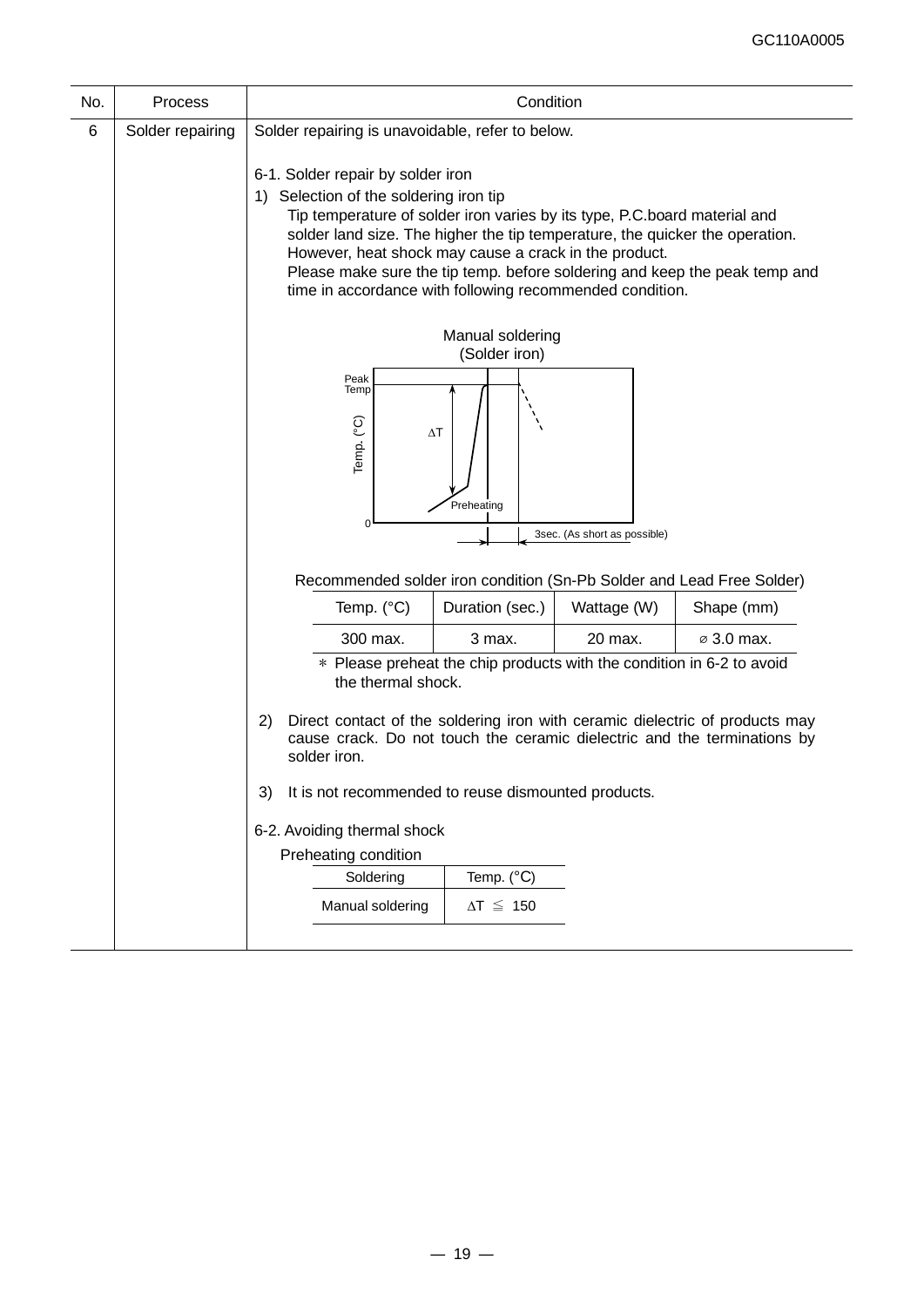| No. | Process                       | Condition                                                                                                                                                                                                                       |  |  |  |  |  |
|-----|-------------------------------|---------------------------------------------------------------------------------------------------------------------------------------------------------------------------------------------------------------------------------|--|--|--|--|--|
| 7   | Cleaning                      | 1) If an unsuitable cleaning fluid is used, flux residue or some foreign articles may<br>stick to product surface to deteriorate especially the insulation resistance.                                                          |  |  |  |  |  |
|     |                               | 2) If cleaning condition is not suitable, it may damage the product.                                                                                                                                                            |  |  |  |  |  |
|     |                               | 2)-1. Insufficient washing                                                                                                                                                                                                      |  |  |  |  |  |
|     |                               | (1) Terminal electrodes may corrode by Halogen in the flux.                                                                                                                                                                     |  |  |  |  |  |
|     |                               | (2) Halogen in the flux may adhere on the surface of product, and lower the<br>insulation resistance.                                                                                                                           |  |  |  |  |  |
|     |                               | (3) Water soluble flux has higher tendency to have above mentioned problems<br>$(1)$ and $(2)$ .                                                                                                                                |  |  |  |  |  |
|     |                               | 2)-2. Excessive washing                                                                                                                                                                                                         |  |  |  |  |  |
|     |                               | When ultrasonic cleaning is used, excessively high ultrasonic energy output<br>can affect the connection between the ceramic product body and the terminal<br>electrode. To avoid this, following is the recommended condition. |  |  |  |  |  |
|     |                               | Power: 20 W/2 max.                                                                                                                                                                                                              |  |  |  |  |  |
|     |                               | Frequency: 40 kHz max.                                                                                                                                                                                                          |  |  |  |  |  |
|     |                               | Washing time: 5 minutes max.                                                                                                                                                                                                    |  |  |  |  |  |
|     |                               | 2)-3. If the cleaning fluid is contaminated, density of Halogen increases, and it                                                                                                                                               |  |  |  |  |  |
|     |                               | may bring the same result as insufficient cleaning.                                                                                                                                                                             |  |  |  |  |  |
| 8   | Coating and<br>molding of the | 1) When the P.C.board is coated, please verify the quality influence on the product.                                                                                                                                            |  |  |  |  |  |
|     | P.C.board                     | 2) Please verify carefully that there is no harmful decomposing or reaction gas                                                                                                                                                 |  |  |  |  |  |
|     |                               | emission during curing which may damage the product.                                                                                                                                                                            |  |  |  |  |  |
|     |                               | 3) Please verify the curing temperature.                                                                                                                                                                                        |  |  |  |  |  |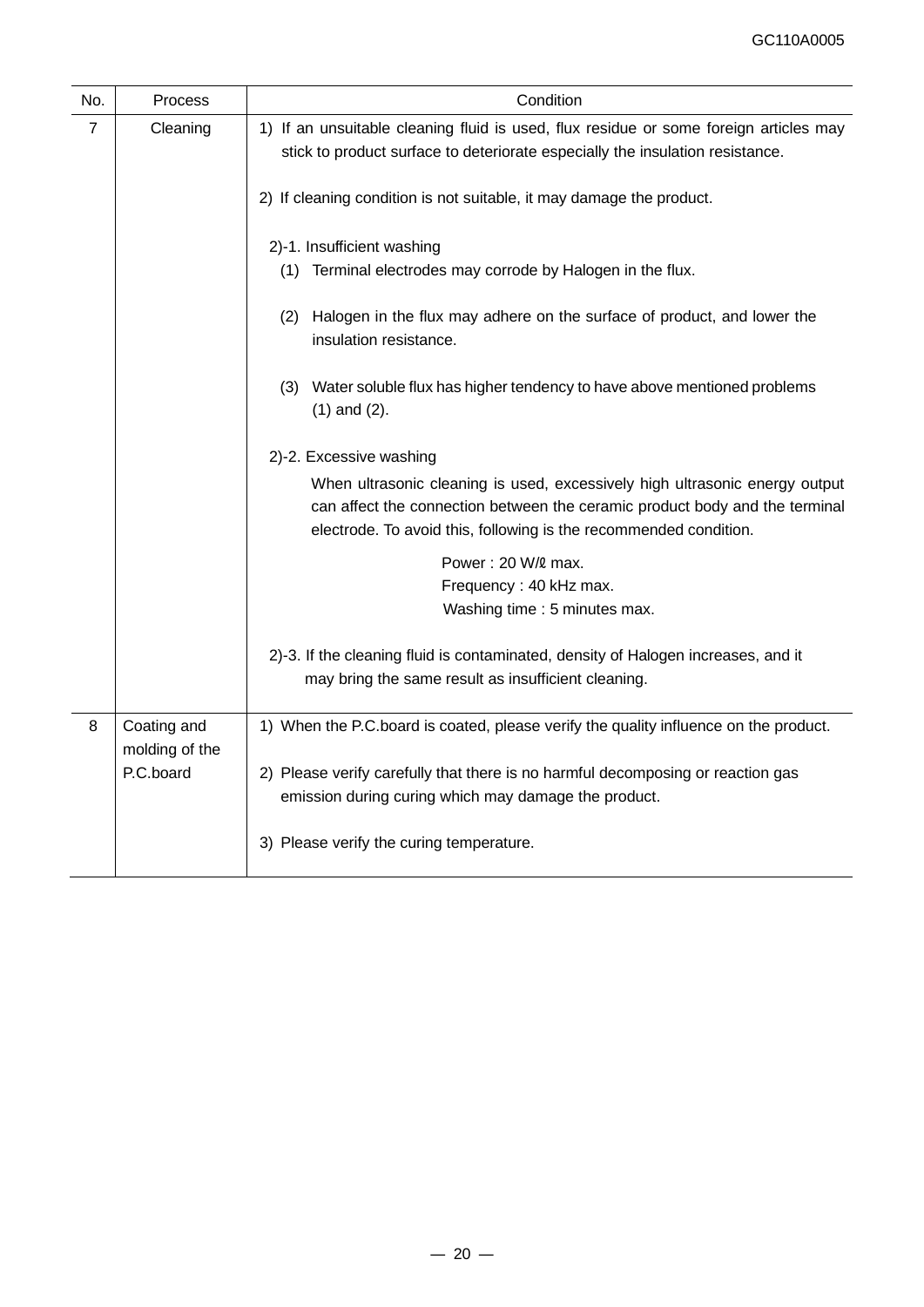| No.              | Process                                      | Condition                                                                                                                                                                                                                                                                                                         |                                                                                                                                                                                                                                                                                                                                                                                                                                                         |                                                                                       |  |  |
|------------------|----------------------------------------------|-------------------------------------------------------------------------------------------------------------------------------------------------------------------------------------------------------------------------------------------------------------------------------------------------------------------|---------------------------------------------------------------------------------------------------------------------------------------------------------------------------------------------------------------------------------------------------------------------------------------------------------------------------------------------------------------------------------------------------------------------------------------------------------|---------------------------------------------------------------------------------------|--|--|
| $\boldsymbol{9}$ | Handling after<br>product mounted<br>Caution | 1)                                                                                                                                                                                                                                                                                                                | Please pay attention not to bend or distort the P.C.board after soldering in<br>handling otherwise the product may crack.                                                                                                                                                                                                                                                                                                                               |                                                                                       |  |  |
|                  |                                              | <b>Bend</b>                                                                                                                                                                                                                                                                                                       |                                                                                                                                                                                                                                                                                                                                                                                                                                                         | <b>Twist</b>                                                                          |  |  |
|                  |                                              |                                                                                                                                                                                                                                                                                                                   |                                                                                                                                                                                                                                                                                                                                                                                                                                                         |                                                                                       |  |  |
|                  |                                              | 2) Printed circuit board cropping should not be carried out by hand, but by using the<br>proper tooling. Printed circuit board cropping should be carried out using a board<br>cropping jig as shown in the following figure or a board cropping apparatus to<br>prevent inducing mechanical stress on the board. |                                                                                                                                                                                                                                                                                                                                                                                                                                                         |                                                                                       |  |  |
|                  |                                              |                                                                                                                                                                                                                                                                                                                   | (1) Example of a board cropping jig<br>Recommended example: The board should be pushed from the back side,<br>close to the cropping jig so that the board is not bent and the stress applied to<br>the product is compressive.<br>Unrecommended example: If the pushing point is far from the cropping jig and<br>the pushing direction is from the front side of the board, large tensile stress is<br>applied to the product, which may cause cracks. |                                                                                       |  |  |
|                  |                                              | Outline of jig<br>Recommended<br>Unrecommended                                                                                                                                                                                                                                                                    |                                                                                                                                                                                                                                                                                                                                                                                                                                                         |                                                                                       |  |  |
|                  |                                              | Printed<br>circuit<br>V-groove<br>board<br>Board<br>cropping jig<br>Slot                                                                                                                                                                                                                                          | Direction of<br>load<br>Printed<br>circuit<br>board<br>Components<br>Load point<br>V-groove<br>Slot                                                                                                                                                                                                                                                                                                                                                     | Direction<br>of load<br>Load point<br>Printed<br>circuit<br>board<br>V-groove<br>Slot |  |  |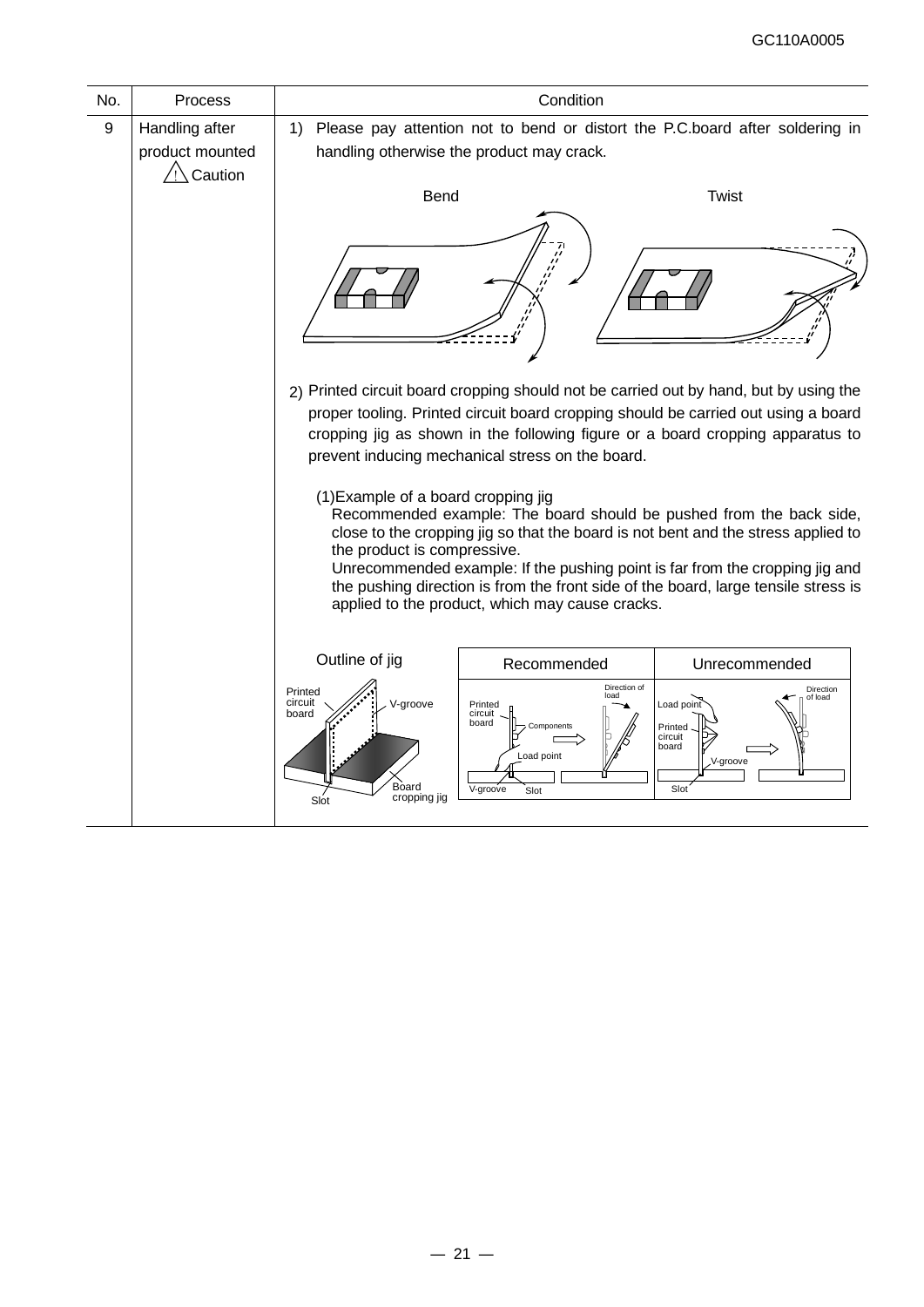| No. | Process        | Condition                                                                   |                                                                                   |                            |                            |                            |  |
|-----|----------------|-----------------------------------------------------------------------------|-----------------------------------------------------------------------------------|----------------------------|----------------------------|----------------------------|--|
| 9   | Handling after | (2) Example of a board cropping machine                                     |                                                                                   |                            |                            |                            |  |
|     | chip mounted   | An outline of a printed circuit board cropping machine is shown below. The  |                                                                                   |                            |                            |                            |  |
|     | Caution        | top and bottom blades are aligned with one another along the lines with the |                                                                                   |                            |                            |                            |  |
|     |                | V-grooves on printed circuit board when cropping the board.                 |                                                                                   |                            |                            |                            |  |
|     |                |                                                                             | Unrecommended example: Misalignment of blade position between top and             |                            |                            |                            |  |
|     |                | bottom, right and left, or front and rear blades may cause a crack in the   |                                                                                   |                            |                            |                            |  |
|     |                | product.                                                                    |                                                                                   |                            |                            |                            |  |
|     |                |                                                                             | Outline of machine                                                                |                            |                            | Principle of operation     |  |
|     |                |                                                                             |                                                                                   | Top<br>blade               | Printed circuit board      | Top blade<br>Æ             |  |
|     |                |                                                                             |                                                                                   |                            | 4                          | D                          |  |
|     |                |                                                                             |                                                                                   |                            |                            |                            |  |
|     |                |                                                                             |                                                                                   | Printed circuit board      | V-groove                   | Bottom blade               |  |
|     |                |                                                                             |                                                                                   |                            |                            | Cross-section diagram      |  |
|     |                |                                                                             |                                                                                   |                            | Printed circuit board      | Top blade                  |  |
|     |                |                                                                             |                                                                                   |                            |                            |                            |  |
|     |                |                                                                             |                                                                                   |                            | V-groove                   | Bottom blade               |  |
|     |                |                                                                             |                                                                                   |                            |                            |                            |  |
|     |                |                                                                             | Recommended                                                                       |                            | Unrecommended              |                            |  |
|     |                |                                                                             | Top blade                                                                         | Top-bottom<br>misalignment | Left-right<br>misalignment | Front-rear<br>misalignment |  |
|     |                |                                                                             |                                                                                   | Top blade                  | Top blade                  | Top blade                  |  |
|     |                |                                                                             | Board                                                                             |                            |                            |                            |  |
|     |                |                                                                             |                                                                                   |                            |                            |                            |  |
|     |                |                                                                             |                                                                                   |                            |                            | $\circ$                    |  |
|     |                |                                                                             |                                                                                   |                            |                            |                            |  |
|     |                |                                                                             | Bottom blade                                                                      | Bottom blade               | Bottom blade               | Bottom blade               |  |
|     |                |                                                                             |                                                                                   |                            |                            |                            |  |
|     |                |                                                                             | 3) When functional check of the P.C.board is performed, check pin pressure tends  |                            |                            |                            |  |
|     |                |                                                                             | to be adjusted higher for fear of loose contact. But if the pressure is excessive |                            |                            |                            |  |
|     |                |                                                                             | and bend the P.C.board, it may crack the product or peel the terminations off.    |                            |                            |                            |  |
|     |                |                                                                             | Please adjust the check pins not to bend the P.C.board.                           |                            |                            |                            |  |
|     |                | Not recommended<br>Recommended<br>Item                                      |                                                                                   |                            |                            |                            |  |
|     |                |                                                                             |                                                                                   |                            |                            |                            |  |
|     |                | Support pin                                                                 |                                                                                   |                            |                            |                            |  |
|     |                | <b>Termination</b><br>peeling                                               |                                                                                   |                            |                            |                            |  |
|     |                | bending                                                                     | <b>Board</b>                                                                      |                            |                            |                            |  |
|     |                |                                                                             |                                                                                   |                            |                            |                            |  |
|     |                |                                                                             |                                                                                   | Check pin                  |                            | Check pin                  |  |
|     |                |                                                                             |                                                                                   |                            |                            |                            |  |
|     |                |                                                                             |                                                                                   |                            |                            |                            |  |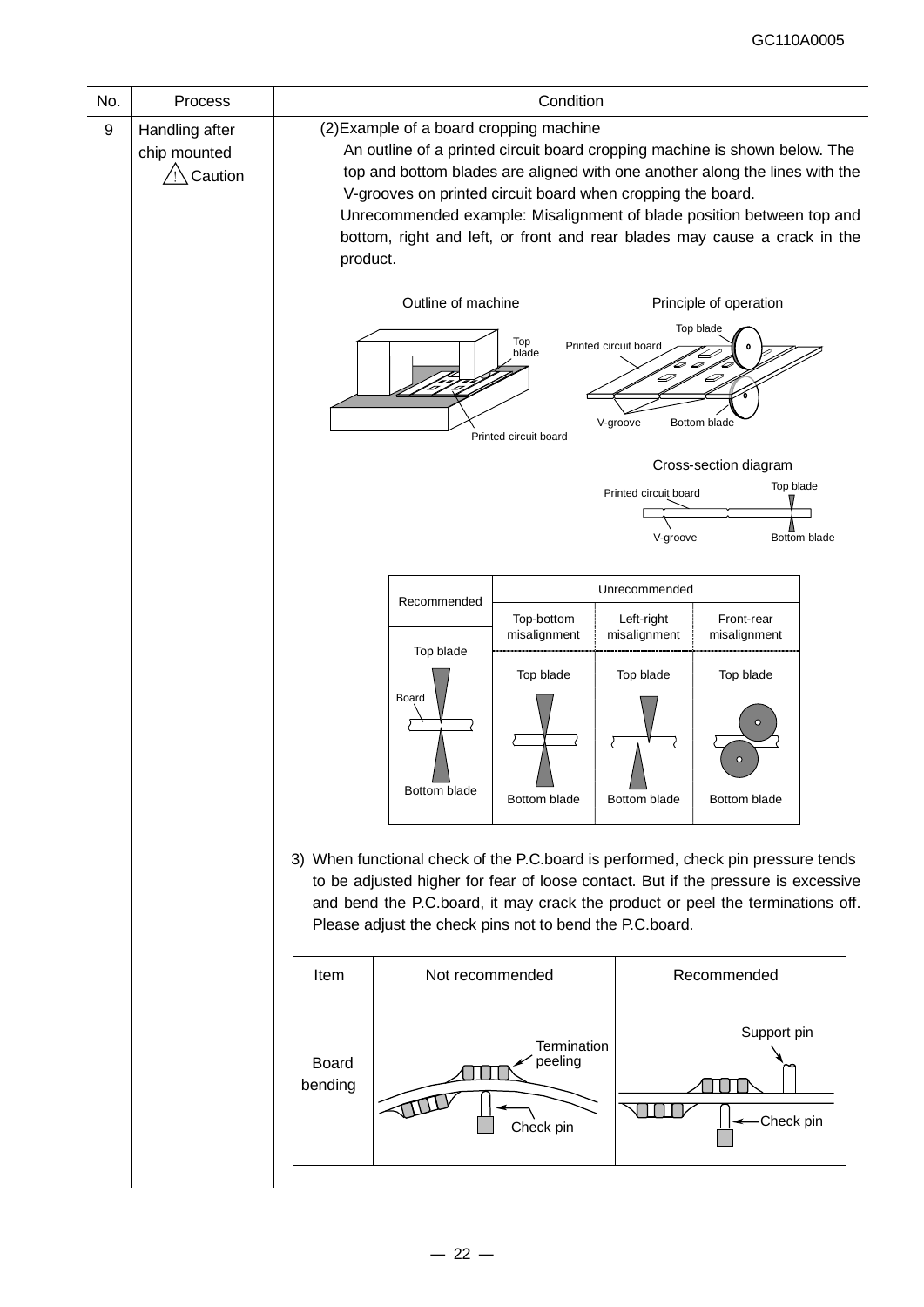| No. | Process                                     | Condition                                                                                                                                                                                                                                                                                                                                                                                                                                                                                                                                                                                                                                                                                                                                                                                                                                                                                                                                                                                                                                                                                                                                                                                                                                                                                                                                                                                                                                                                                                    |
|-----|---------------------------------------------|--------------------------------------------------------------------------------------------------------------------------------------------------------------------------------------------------------------------------------------------------------------------------------------------------------------------------------------------------------------------------------------------------------------------------------------------------------------------------------------------------------------------------------------------------------------------------------------------------------------------------------------------------------------------------------------------------------------------------------------------------------------------------------------------------------------------------------------------------------------------------------------------------------------------------------------------------------------------------------------------------------------------------------------------------------------------------------------------------------------------------------------------------------------------------------------------------------------------------------------------------------------------------------------------------------------------------------------------------------------------------------------------------------------------------------------------------------------------------------------------------------------|
| 10  | Handling of loose<br>product                | 1) If dropped the product may crack. Once dropped do not use it. Especially, the<br>large case sized product are tendency to have cracks easily, so please handle<br>with care.<br>Crack<br>Floor<br>2) Piling the P.C.board after mounting for storage or handling, the corner of the P.C.<br>board may hit the product of another board to cause crack.<br>P.C.board<br>Crack<br>ζ                                                                                                                                                                                                                                                                                                                                                                                                                                                                                                                                                                                                                                                                                                                                                                                                                                                                                                                                                                                                                                                                                                                         |
| 11  | Caution during<br>operation of<br>equipment | A product shall not be touched directly with bare hands during operation in<br>1)<br>order to avoid electric shock.<br>Electric energy held by the product may be discharged through the human<br>body when touched with a bare hand.<br>Even when the equipment is off, a product may stay charged. The product<br>should be handled after being completely discharged using a resistor.<br>The terminals of a product shall not be short-circuited by any accidental<br>2)<br>contact with a conductive object. A product shall not be exposed to a<br>conductive liquid such as an acid or alkali solution. A conductive object or<br>liquid, such as acid and alkali, between the terminals may lead to the<br>breakdown of a product due to short circuit<br>3) Confirm that the environment to which the equipment will be exposed during<br>transportation and operation meets the specified conditions. Do not to use the<br>equipment in the following environments.<br>(1) Environment where a product is spattered with water or oil<br>(2) Environment where a product is exposed to direct sunlight<br>(3) Environment where a product is exposed to Ozone, ultraviolet rays or<br>radiation<br>(4) Environment where a product exposed to corrosive gas(e.g. hydrogen<br>sulfide, sulfur dioxide, chlorine. ammonia gas etc.)<br>(5) Environment where a product exposed to vibration or mechanical shock<br>exceeding the specified limits.<br>(6) Atmosphere change with causes condensation |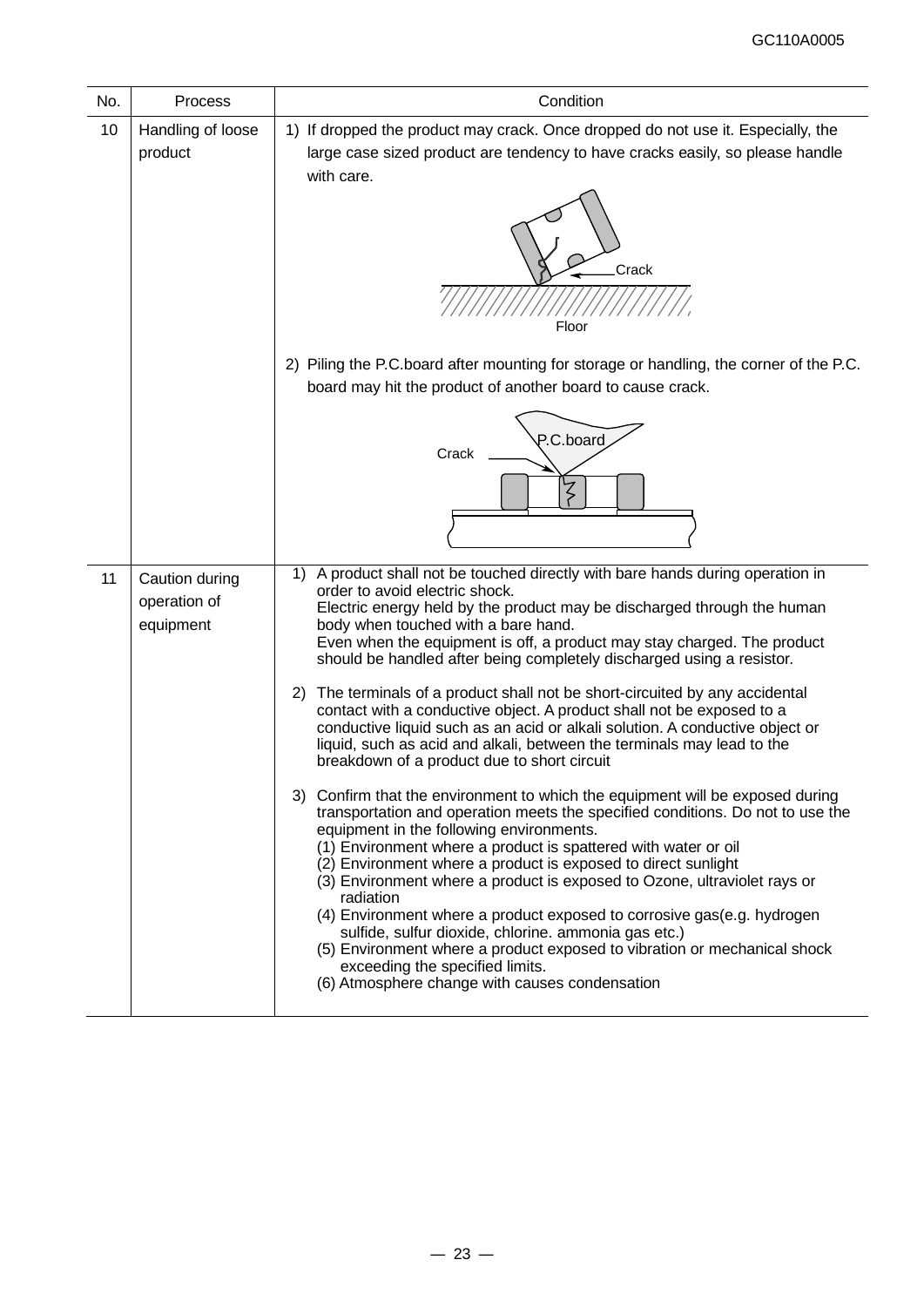| No. | <b>Process</b>                      | Condition                                                                                                                                                                                                                                                                                                                                                                                                                                                                                                                                                                                                                                                                                                                                                                                                                                                                                                                                                                                                                                                                                                              |
|-----|-------------------------------------|------------------------------------------------------------------------------------------------------------------------------------------------------------------------------------------------------------------------------------------------------------------------------------------------------------------------------------------------------------------------------------------------------------------------------------------------------------------------------------------------------------------------------------------------------------------------------------------------------------------------------------------------------------------------------------------------------------------------------------------------------------------------------------------------------------------------------------------------------------------------------------------------------------------------------------------------------------------------------------------------------------------------------------------------------------------------------------------------------------------------|
| 12  | <b>Others</b><br>$\sqrt{2}$ Caution | The products listed on this specification sheet are intended for use in general<br>electronic equipment (AV equipment, telecommunications equipment, home<br>appliances, amusement equipment, computer equipment, personal equipment, office<br>equipment, measurement equipment, industrial robots) under a normal operation<br>and use condition.<br>The products are not designed or warranted to meet the requirements of the<br>applications listed below, whose performance and/or quality require a more stringent<br>level of safety or reliability, or whose failure, malfunction or trouble could cause<br>serious damage to society, person or property. Please understand that we are not<br>responsible for any damage or liability caused by use of the products in any of the<br>applications below or for any other use exceeding the range or conditions set forth in<br>this specification sheet. If you intend to use the products in the applications listed<br>below or if you have special requirements exceeding the range or conditions set forth<br>in this specification, please contact us. |
|     |                                     | (1) Aerospace/Aviation equipment<br>(2) Transportation equipment (cars, electric trains, ships, etc.)<br>(3) Medical equipment (Excepting Pharmaceutical Affairs Law classification Class1, 2)<br>(4) Power-generation control equipment<br>(5) Atomic energy-related equipment<br>(6) Seabed equipment<br>(7) Transportation control equipment<br>(8) Public information-processing equipment<br>(9) Military equipment<br>(10) Electric heating apparatus, burning equipment<br>(11) Disaster prevention/crime prevention equipment<br>(12) Safety equipment<br>(13) Other applications that are not considered general-purpose applications                                                                                                                                                                                                                                                                                                                                                                                                                                                                         |
|     |                                     | When designing your equipment even for general-purpose applications, you are<br>kindly requested to take into consideration securing protection circuit/device or<br>providing backup circuits in your equipment.                                                                                                                                                                                                                                                                                                                                                                                                                                                                                                                                                                                                                                                                                                                                                                                                                                                                                                      |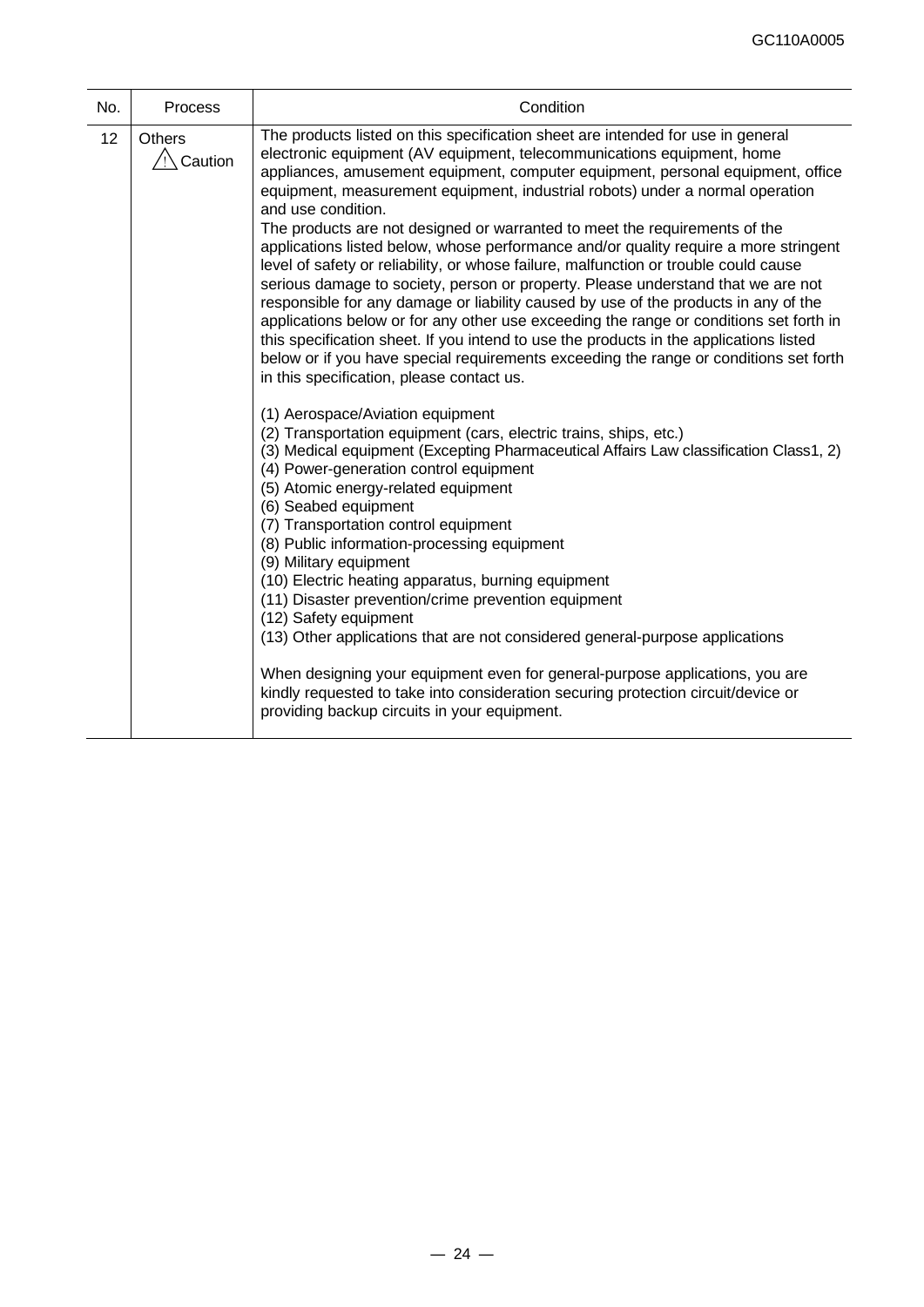# **12. TAPE PACKAGING SPECIFICATION**

### **1. CONSTRUCTION AND DIMENSION OF TAPING**

- 1-1. Dimensions of carrier tape
	- Dimensions of paper tape shall be according to Appendix 3, 4. Dimensions of plastic tape shall be according to Appendix 5.
- 1-2. Bulk part and leader of taping



1-3. Dimensions of reel

 Dimensions of ⌀178 reel shall be according to Appendix 6. Dimensions of ⌀330 reel shall be according to Appendix 7.

1-4. Structure of taping



### **2. PRODUCT QUANTITY**

Please refer to detail page on TDK web.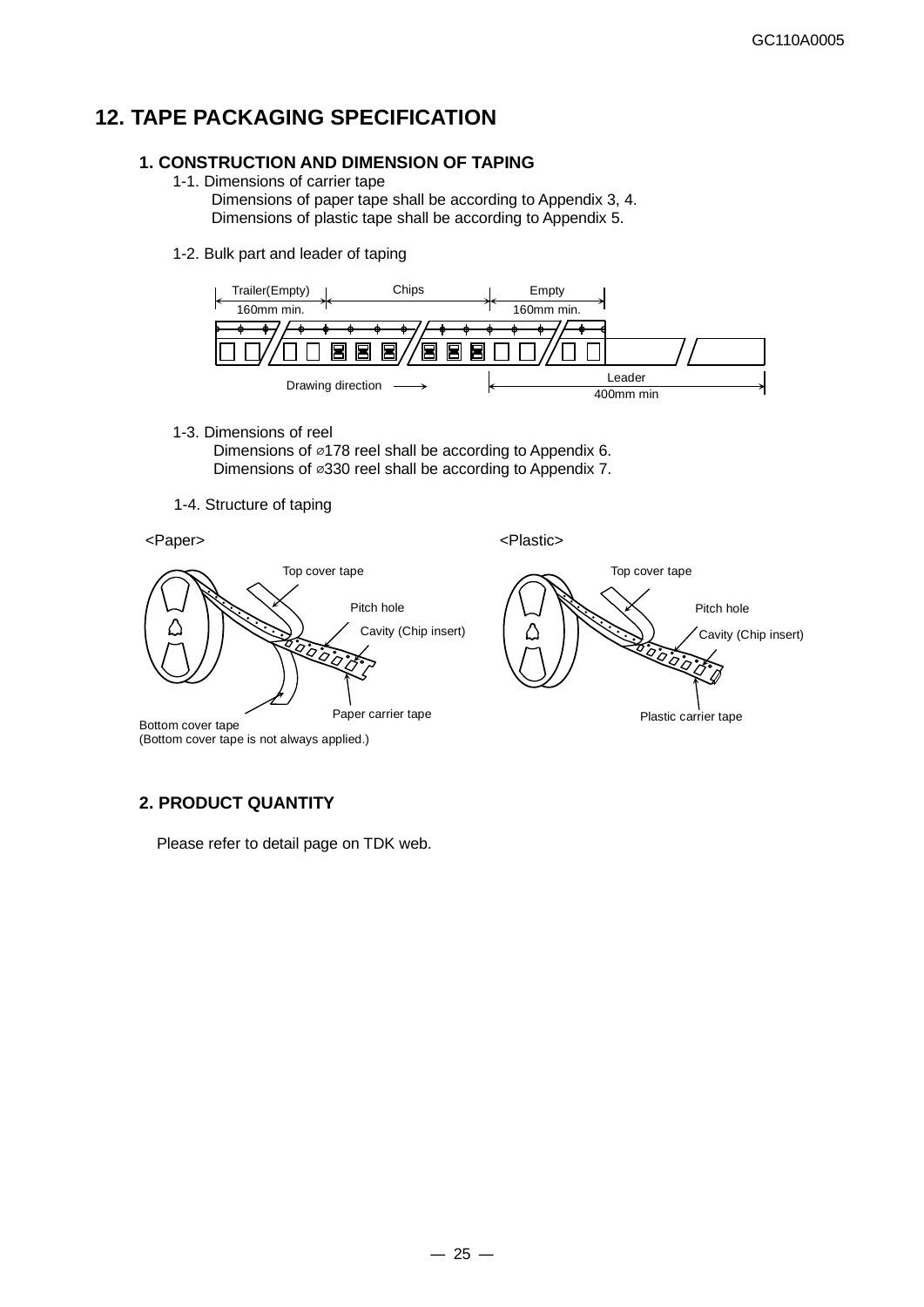### **3. PERFORMANCE SPECIFICATIONS**

3-1. Fixing peeling strength (top tape)

0.05N < Peeling strength < 0.7N



- 3-2. Carrier tape shall be flexible enough to be wound around a minimum radius of 30mm with components in tape.
- 3-3. The missing of components shall be less than 0.1%
- 3-4. Components shall not stick to fixing tape.
- 3-5. When removing the cover tape, there shall not be difficulties by unfitting clearance gap, burrs and crushes of cavities. Also the sprocket holes shall not be covered by absorbing dust into the suction nozzle.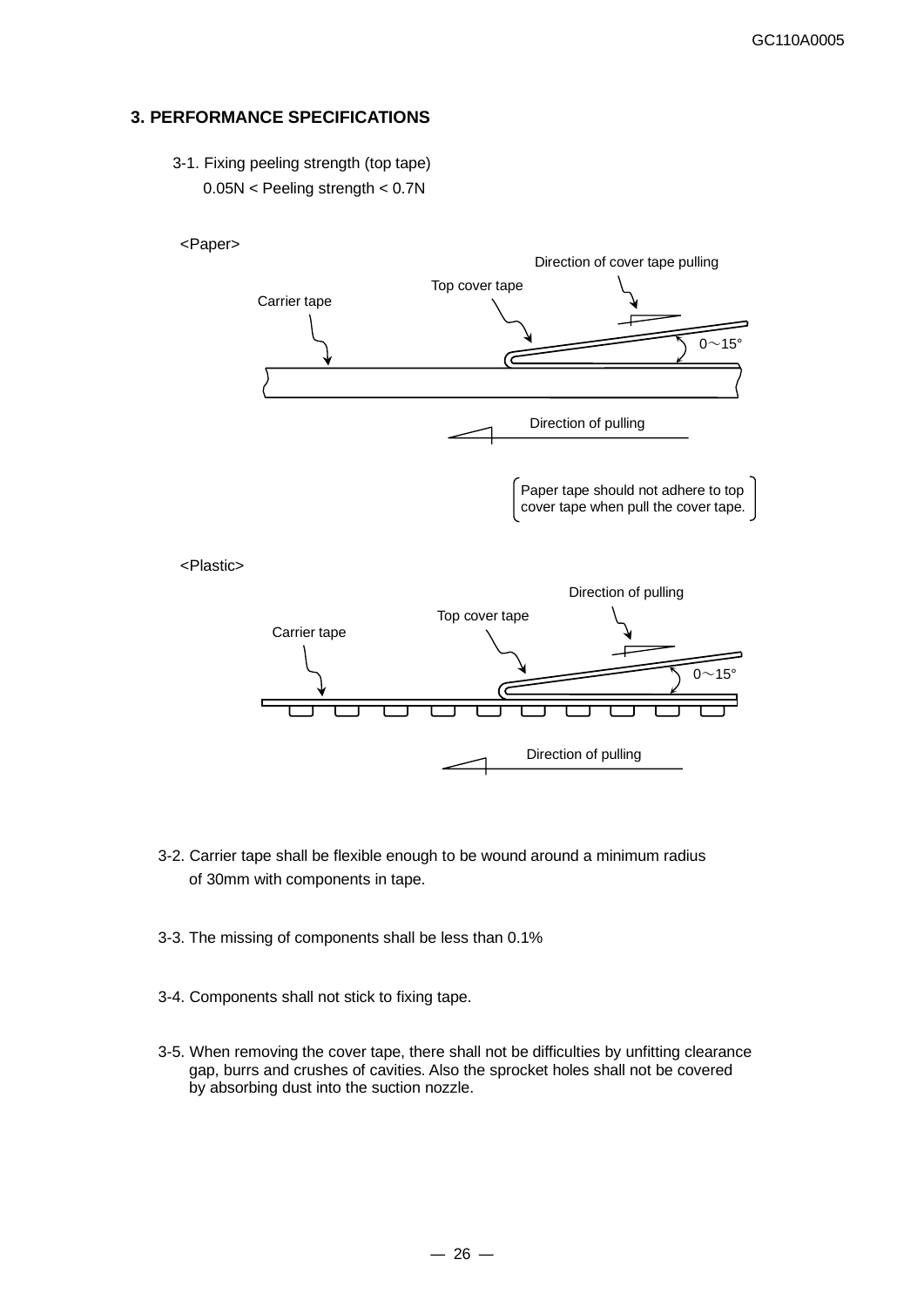# **Appendix 3**





(Unit : mm)

| Case size           | Α                    | B                   | C                                          | D               | Е               |                 |
|---------------------|----------------------|---------------------|--------------------------------------------|-----------------|-----------------|-----------------|
| YFF15               | (0.62)<br>$*$ ( 0.75 | (1.12)<br>*<br>1.18 | $8.00 \pm 0.30$                            | $3.50 \pm 0.05$ | $1.75 \pm 0.10$ | $2.00 \pm 0.05$ |
| Symbol<br>Case size | G                    | н                   |                                            |                 |                 |                 |
| YFF15               | $2.00 \pm 0.05$      | $4.00 \pm 0.10$     | $\cdot$ 1 $\sigma$ 1.50 <sup>+0.10</sup> 1 | $0.70$ max.     |                 |                 |

( ) Reference value.

\* Applied to YFF15PC0G435M.

# **Appendix 4** Paper Tape  $\overrightarrow{P}$  H G F A Pitch hole J B Cavity (Chip insert) E  $\mathsf{D}$  c

(Unit : mm)

| Symbol<br>Case size | Α               | B               | С                                                 | D               | E               |                 |
|---------------------|-----------------|-----------------|---------------------------------------------------|-----------------|-----------------|-----------------|
| YFF18               | (1.10)          | 1.90)           | $8.00 \pm 0.30$                                   | $3.50 \pm 0.05$ | $1.75 \pm 0.10$ | $4.00 \pm 0.10$ |
| YFF21               | 1.50)           | 2.30)           |                                                   |                 |                 |                 |
| Symbol<br>Case size | G               | Н               |                                                   |                 |                 |                 |
| YFF18               | $2.00 \pm 0.05$ | $4.00 \pm 0.10$ | $\frac{1}{2}$ $\frac{6}{2}$ 1.50 <sup>+0.10</sup> | 1.20 max.       |                 |                 |
| YFF21               |                 |                 |                                                   |                 |                 |                 |
| $\sqrt{2}$          |                 |                 |                                                   |                 |                 |                 |

 $($  ) Reference value.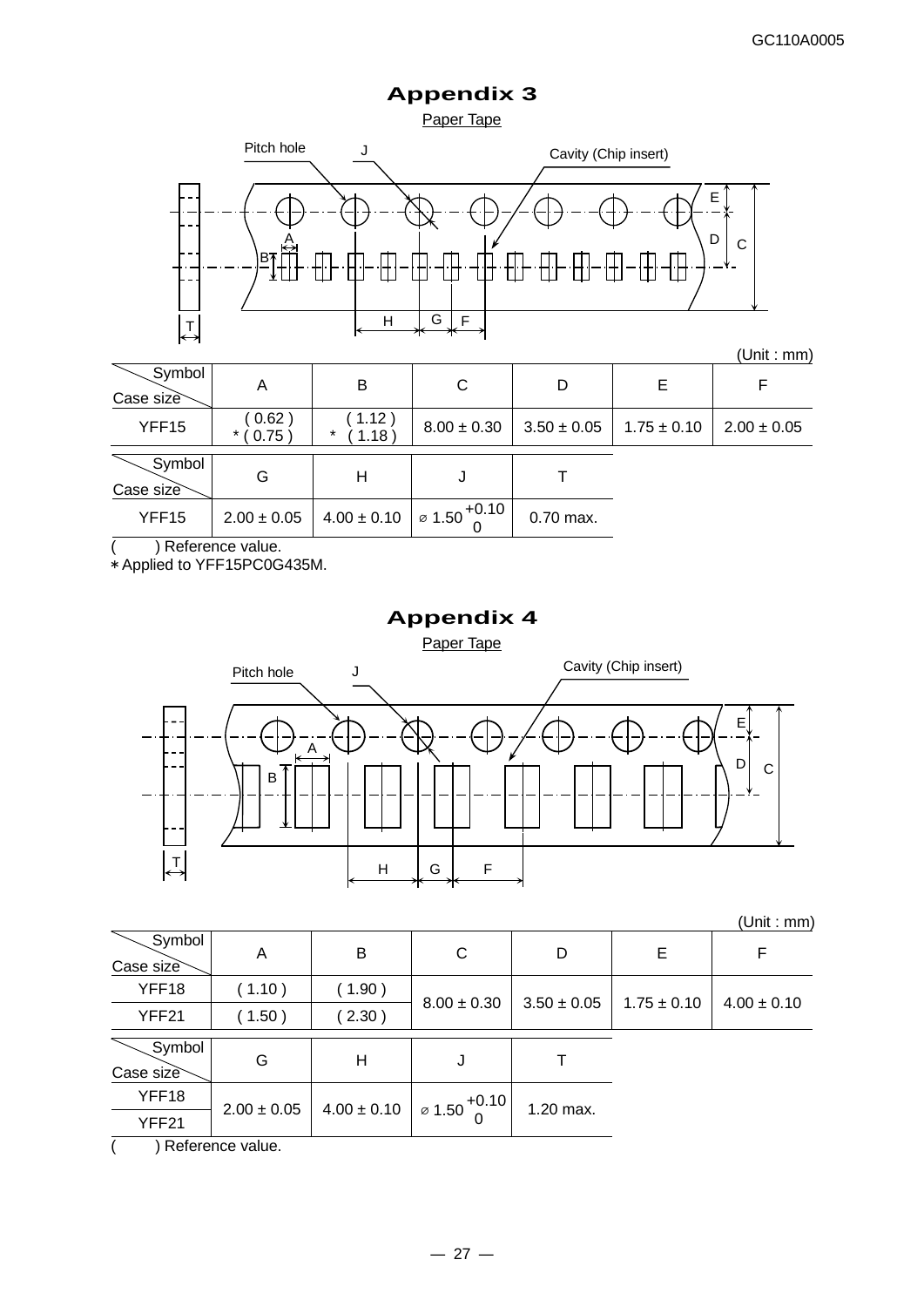**Appendix 5** Plastic Tape



|                      |                 |                 |                                          |               |                 | , ווווווי, וווווו       |
|----------------------|-----------------|-----------------|------------------------------------------|---------------|-----------------|-------------------------|
| Symbol<br>Case size  | A               | B               | C                                        | D             | E               | F                       |
| YFF18<br>$(10\mu F)$ | (1.10)          | (1.90)          | $8.00+0.30$                              | $3.50 + 0.05$ | $1.75 \pm 0.10$ | $4.00+0.10$             |
| YFF31                | (1.90)          | (3.50)          |                                          |               |                 |                         |
| Symbol<br>Case size  | G               | H               | J                                        | K             | т               | Q                       |
| YFF18<br>$(10\mu F)$ | $2.00 \pm 0.05$ | $4.00 \pm 0.10$ | $\frac{1}{2}$ 1.50 <sup>+0.10</sup><br>0 | 1.60 max.     | 0.30 max.       | $\varnothing$ 0.50 min. |
| YFF31                |                 |                 |                                          | 2.50 max.     |                 |                         |

( ) Reference value.